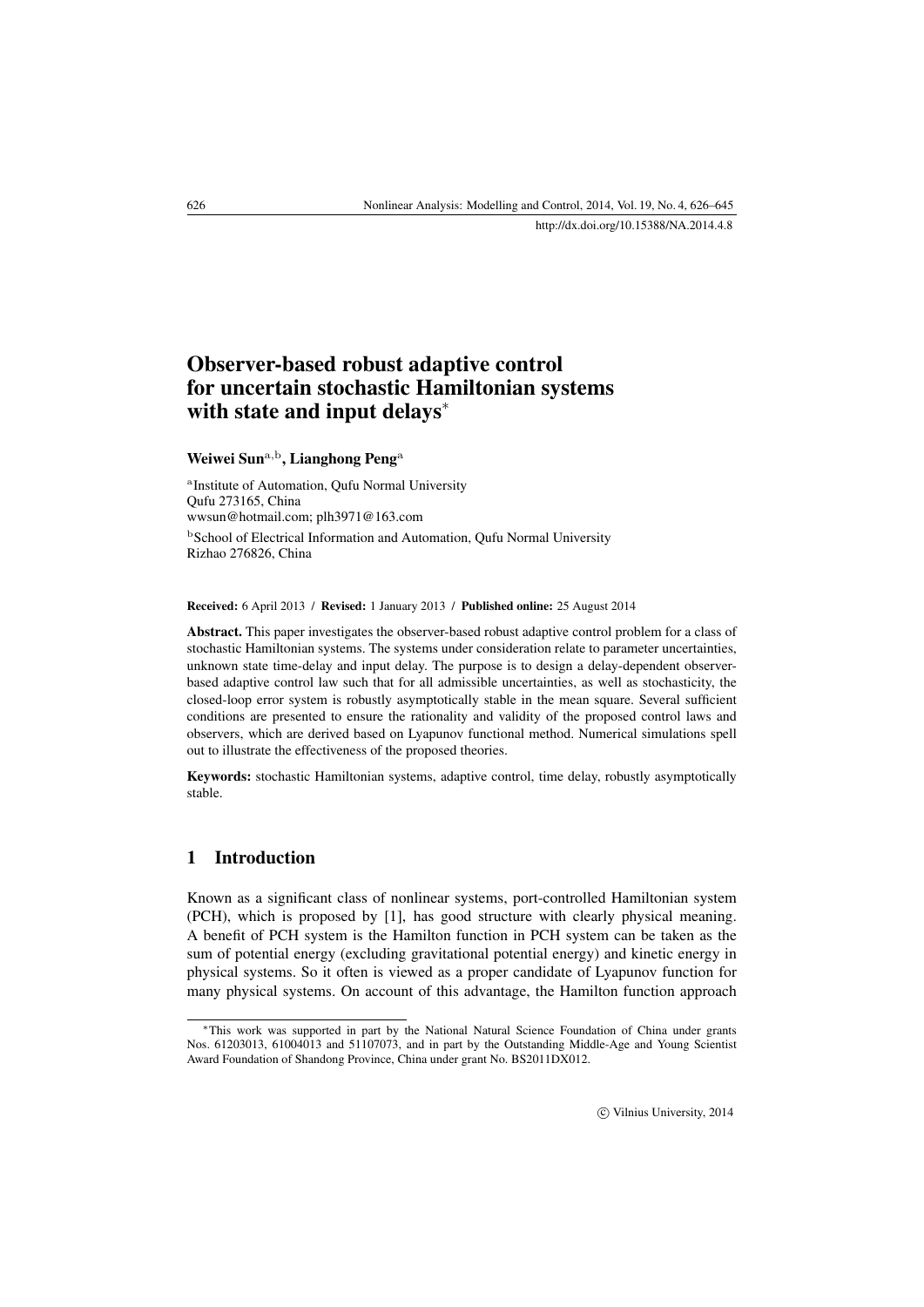has caused broad attention in the field of nonlinear controller design, as well as in practical control problems (see, e.g., [\[2](#page-18-1)[–4\]](#page-18-2) and the references therein). Recently, the authors obtain some results on time delay Hamiltonian systems (see, e.g., [\[5](#page-18-3)[–8\]](#page-18-4)). In [\[5\]](#page-18-3), the stabilization problem of Hamiltonian systems with state time delay and input saturation is investigated. Sufficient conditions are derived by using Lyapunov–Krasovskii functional theorem to guarantee the systems as well as the resulted closed-loop systems by output feedback asymptotically stable when input saturation effectively occurs. The problem of  $\mathcal{L}_2$ -disturbance attenuation for time delay port-controlled Hamiltonian systems is studied in [\[7\]](#page-18-5) and [\[8\]](#page-18-4). The case that there are time-invariant uncertainties belonging to some convex bounded polytypic domain is also considered in [\[7\]](#page-18-5). Reference [\[9\]](#page-18-6) studies the finitetime stability and finite-time  $H_{\infty}$  control design for a class of time delay Hamiltonian systems via Razumikhin approach. The Hamilton function considered in [\[9\]](#page-18-6) belongs to the power functions and the exponents of the Hamilton function have specific form. While, there are few works on the analysis and synthesis for stochastic Hamiltonian systems with time-delay.

For all we know, stochasticity and time delays are usually sources of instability and encountered in many practical systems, including communication systems, engineering systems and process control systems, etc. This is why considerable attentions have been received on the study of stochastic time-delay systems [\[10](#page-18-7)[–13\]](#page-18-8). Similar to the analytical methods of general time-delay systems' theories, the analysis and synthesizes of stochastic systems with time-delay and uncertainties are based on the time domain approaches of the Lyapunov stability theories as well. Nevertheless, the disadvantages by applying the Itô differential formula are the appearances of gravitation and the Hessian terms. Furthermore, the system states' derivatives have no definitions on account of the stochastic disturbance (Wiener process). Hence, it is impossible to analyze the stochastic systems by directly choosing Lyapunov functional or function described as which in delay systems. For nonlinear systems, stochastic and delay factors further augment the difficulties of the analysis and synthesis. There is no general controller establishment and observer design method in nonlinear systems. Based on the backstepping method, [\[14\]](#page-18-9) introduces a systematic design procedure for a memoryless adaptive output-feedback control law. [\[15\]](#page-19-0) proposes a new stability criterion and a design procedure of observerbased controller for the stochastic nonlinear system with limited communication by using the Lyapunov functional approach. In [\[16\]](#page-19-1), an adaptive backstepping controller in vector form is designed for a class of stochastic Hamiltonian control systems with unknown drift and diffusion functions. The closed-loop system under the controller has a unique solution that is globally bounded in probability. By using the structural properties of the systems, [\[17\]](#page-19-2) provides an observer design method called Augment Plus Feedback for PCH systems and two observers are obtained. To the authors' best knowledge, the problem of control design for stochastic nonlinear Hamiltonian systems with time delay has not been discussed yet, which motivates us for the present study.

This paper deals with the observer-based robust adaptive controller design for a class of nonlinear Hamiltonian systems with stochasticity, parameter uncertainties, unknown state varying time-delay and input delay. The uncertainties considered in this paper are some small parameter perturbations. Two cases we considered in this paper: the structure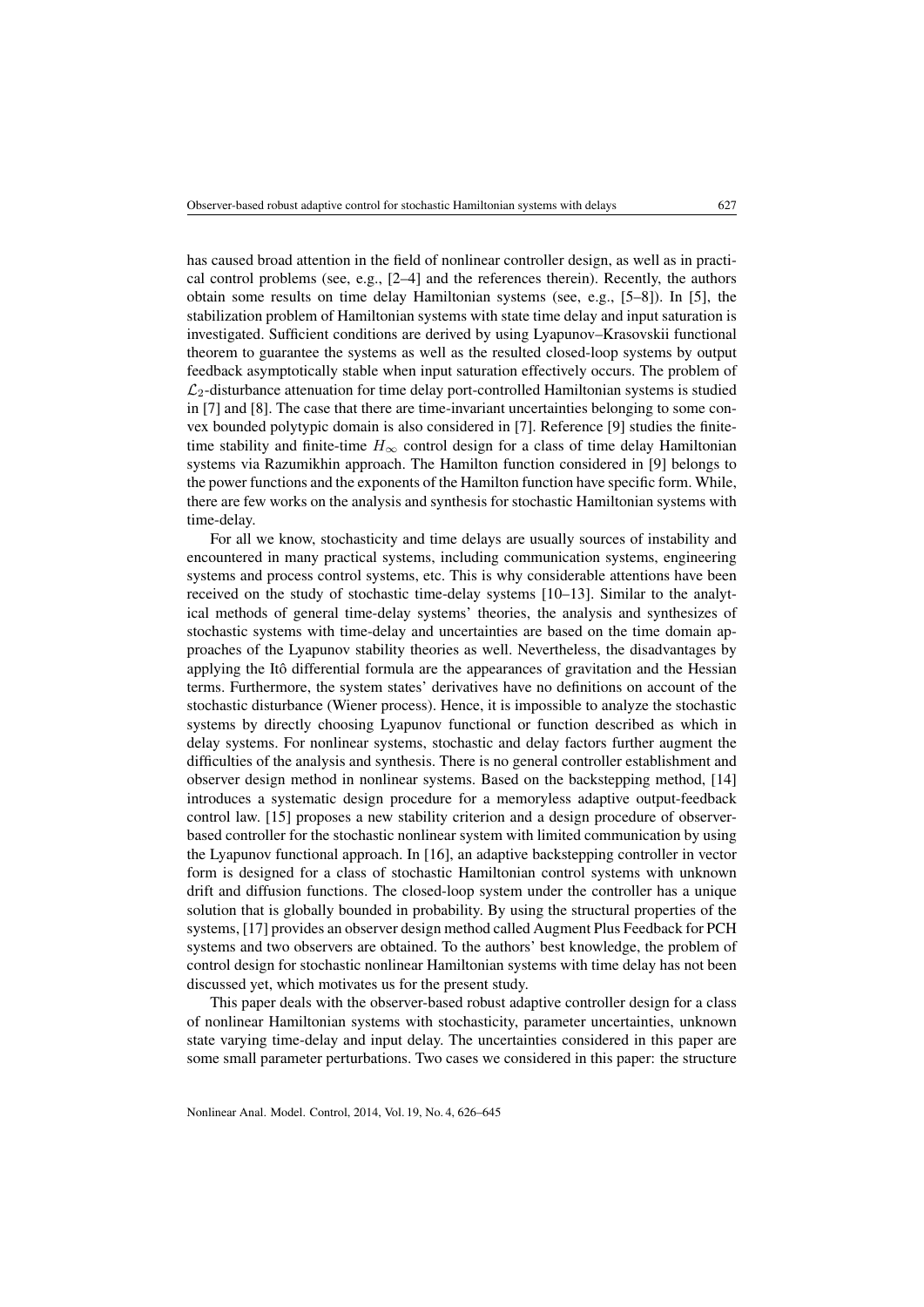of the systems can not be duplicated and the structure of the systems can be duplicated. We obtain some sufficient conditions for which the uncertain stochastic time-delay Hamiltonian system is robustly asymptotically stable in mean square for all admissible uncertainties and stochasticity. The conditions are acquired by applying Itô differential formula, Young inequality [\[18\]](#page-19-3) and some properties of norm and trace. The results proposed in this paper, in fact, together with Hamiltonian realization [\[19\]](#page-19-4) have presented a new approach to the observer-based controller design of stochastic time-delay nonlinear systems. The control problem of a large class of stochastic time-delay nonlinear systems with uncertainties can be worked out through the Hamiltonian system framework. An application of this method is illustrated by two numerical examples in Section [4,](#page-12-0) which validate our results obtained in this paper.

The paper is organized as follows. Section [2](#page-2-0) presents the problem formulation and some preliminaries. The main results are presented in Section [3.](#page-6-0) Section [4](#page-12-0) illustrates the proposed results by two numerical examples, which are followed by the conclusion in Section [5.](#page-17-0)

**Notations.**  $\mathbb R$  is the set of real numbers;  $\mathbb R^n$  denotes the *n*-dimensional Euclidean space and  $\mathbb{R}^{n \times m}$  is the real matrices with dimension  $n \times m$ ;  $\|\cdot\|$  stands for either the Euclidean vector norm or the induced matrix 2-norm. The notation  $X \ge Y$  (respectively,  $X > Y$ ), where X and Y are symmetric matrices, means that the matrix  $X - Y$  is positive semidefinite (respectively, positive definite).  $tr[X]$  denotes the trace for square matrix X;  $\lambda_{\text{max}}(P)$  ( $\lambda_{\text{min}}(P)$ ) denotes the maximum (minimum) of eigenvalue of a real symmetric matrix P.  $C_{n,\tau} = C([- \tau, 0], \mathbb{R}^n)$  denotes the Banach space of continuous functions mapping the interval  $[-\tau, 0]$  into  $\mathbb{R}^n$ .  $\mathbb{C}^b_{\mathcal{F}_0}([- \tau, 0]; \mathbb{R}^n)$  denotes the family of all  $\mathcal{F}_0$ measurable bounded  $\mathbb{C}([-\tau,0];\mathbb{R}^n)$ -valued random variables  $\phi = {\phi(t): t \in [-\tau,0]};$  $\mathbb{C}^i$  denotes the set of all functions with continuous *i*th partial derivatives;  $\mathbb{C}^{2,1}(\mathbb{R}^n \times$  $[-\tau,\infty); \mathbb{R}_+$ ) stands for the family of all non-negative functions  $V(x,t)$  on  $\mathbb{R}^n \times [-\tau,\infty)$ , which are  $\mathbb{C}^2$  in x and  $\mathbb{C}^1$  in t;  $\mathbb{C}^{2,1}$  is the family of all functions, which are  $\mathbb{C}^2$  in the first argument and  $\mathbb{C}^1$  in the second argument. Throughout the paper the superscript 'T' stands for matrix transposition. What is more, for the sake of simplicity, throughout the paper, we denote  $\partial H/\partial x$  by  $\nabla H$ .

#### <span id="page-2-0"></span>2 Problem formulation

Consider a class of stochastic time-delay Hamiltonian systems with unknown parameter perturbations represented by

$$
dx(t) = [J(x, p) - R(x, p)] \nabla H(x, x(t - \tau(t)), p) dt
$$
  
+ 
$$
g_1(x)u(t, t - \tau(t)) dt + g_2(x) dw(t),
$$
  

$$
y(t) = g_1^T(x) \nabla H(x, 0),
$$
  

$$
x(t) = \phi(t), \quad t \in [-h, 0],
$$
 (1)

<span id="page-2-1"></span>where  $x(t) \in \mathbb{R}^n$  is the state vector,  $u(t, t - \tau(t)) \in \mathbb{R}^q$  is the system control input;  $\tau(t) \in \mathcal{C}_{n,\tau}$  is the time-delay;  $y(t) \in \mathbb{R}^q$  is the system control output;  $w(t) \in \mathbb{R}^r$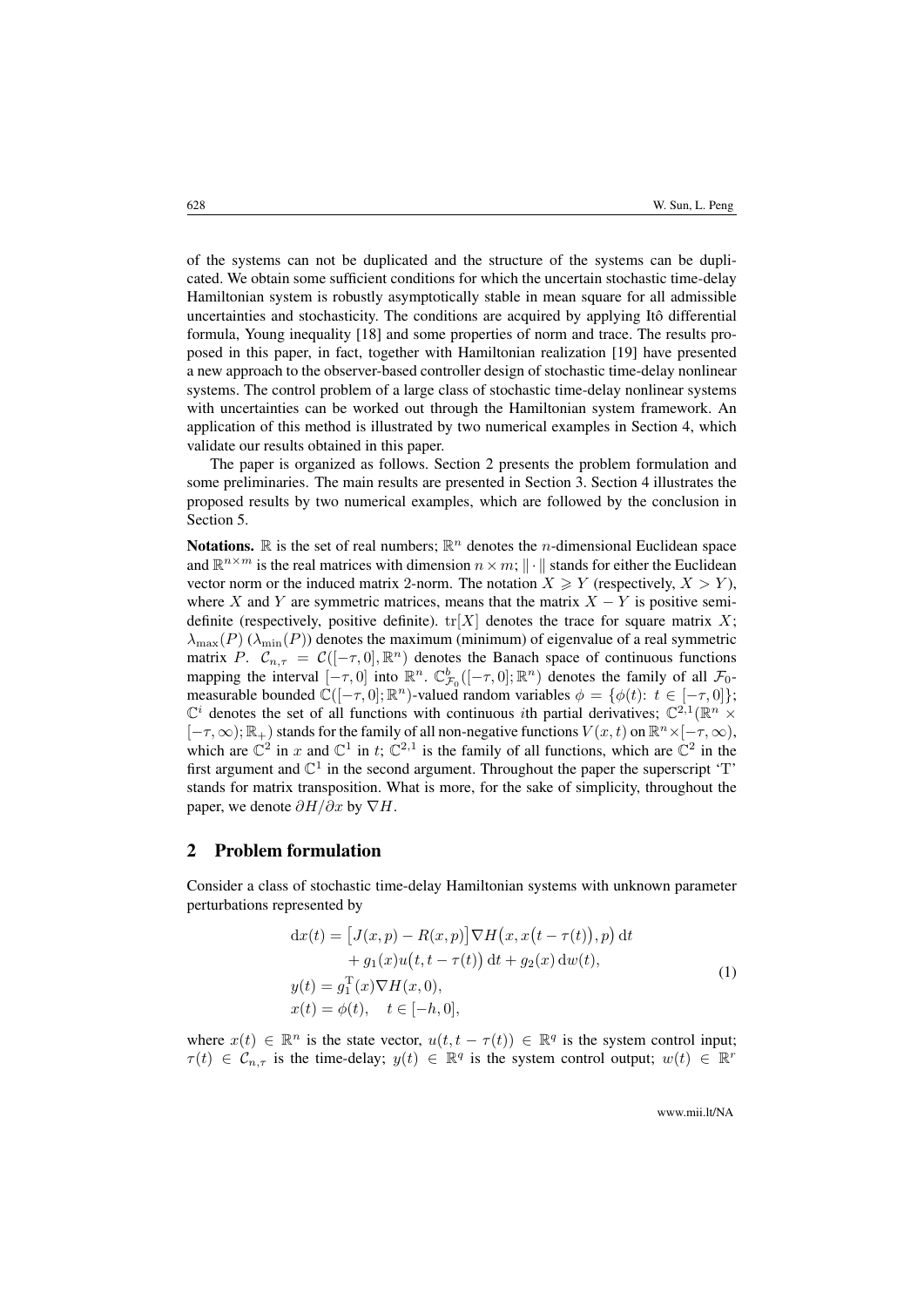is a zero-mean Wiener process, which satisfies  $\mathbf{E}\{\mathrm{d}w(t)\}=0$ ,  $\mathbf{E}\{\mathrm{d}w(t)^2\}=\mathrm{d}t$ , where E is the expectation operator;  $p \in \mathbb{R}^l$  stands for the parameter perturbation of the Hamiltonian systems;  $\nabla H(x, x(t - \tau(t)), p) \in \mathbb{R}^{n \times 1}$  is the gradient of the Hamilton function  $H(x, x(t - \tau(t)), p)$ :  $\mathbb{R}^n \times \mathbb{R}^l \to \mathbb{R}$ , which satisfies  $H(x, x(t - \tau(t)), p) \ge 0$ ,  $H(0, 0, 0) = 0$ ,  $\nabla H(0, 0, 0) = 0$ ,  $\nabla H(x, x(t - \tau(t)), 0) \neq 0$  ( $x \neq 0$ );  $J(x, p) \in \mathbb{R}^{n \times n}$ is skew-symmetric matrix, that is,  $J(x,p) = -J^{\mathrm{T}}(x,p); R(x,p) \in \mathbb{R}^{n \times n}$  is positive semi-definite matrix;  $g_1(x) \in \mathbb{R}^{n \times q}$  and  $g_2(x) \in \mathbb{R}^{n \times r}$  are gain matrices of appropriate dimensions,  $q_1(x)$  has full column rank and  $q_2(0) = 0$ . In addition,  $J(x, p)$ ,  $R(x, p)$ ,  $q_1(x)$  and  $q_2(x)$  are locally Lipschitz continuous functions on x.

**Remark 1.**  $\nabla H(0,0,0) = 0$ ,  $g_2(0) = 0$  and  $\nabla H(x, x(t - \tau(t)), 0) \neq 0$  ( $x \neq 0$ ) guarantee that  $x = 0$  is an isolated equilibrium point of system [\(1\)](#page-2-1). These conditions are not conservative, since if the equilibrium point of system [\(1\)](#page-2-1) is not at the origin, we can change isolated equilibrium point to origin by applying coordinate transformations.

The delay  $\tau(t)$  in [\(1\)](#page-2-1) is a time-varying continuous function, which satisfies

$$
0 \leqslant \tau(t) \leqslant h < \infty \quad \text{and} \quad \dot{\tau}(t) \leqslant \bar{h} < 1,
$$

where h and  $\bar{h}$  are known positive scalars.

 $p$  in system [\(1\)](#page-2-1) is small parameter perturbation, which maintains the dissipativeness of the structure matrix. The perturbations usually bring a direct effect on the states, but an indirect effect on the output of the system. Thus, the output can be chosen independent on p. Obviously, all the functions in system  $(1)$  related to p can be decomposed as follows:

$$
\nabla H(x, x_{\tau}, p) = \nabla H(x, x_{\tau}, 0) + \Delta_H(x, x_{\tau}, p),
$$

$$
J(x, p) = J(x, 0) + \Delta_J(x, p),
$$

$$
R(x, p) = R(x, 0) + \Delta_R(x, p),
$$

where  $\Delta_H(x, x_\tau, 0) = 0$ ;  $\Delta_J(x, 0) = \Delta_R(x, 0) = 0$ ;  $\|\Delta_J(x, p) - \Delta_R(x, p)\| \leq m$ , m is a known bounded constant;  $x_{\tau} := x(t - \tau(t))$ . For the sake of simplicity of expressions, in the rest of the paper, we will always denote  $x(t - \tau(t))$  by  $x_{\tau}$ . What is more,  $H(x, 0) := H(x, x(t - \tau(t)), 0)|_{\tau(t) = 0}$  and  $\nabla H(x, 0) := \nabla H(x, x(t - \tau(t)),$  $0)|_{\tau(t)=0}.$ 

<span id="page-3-0"></span>**Assumption 1.** There exists an appropriate dimensioned function matrix  $\psi(x, x_\tau)$  such that

<span id="page-3-1"></span>
$$
2\big[J(x,p) - R(x,p)\big]\Delta_H(x,x_\tau,p) = g_1(x)\psi^{\mathrm{T}}(x,x_\tau)\theta,\tag{2}
$$

where  $\theta$  is a constant parameter vector subjecting to  $p$ .

Remark 2. Assumption [1](#page-3-0) is the matched condition, an usual assumption in the adaptive control of Hamiltonian systems. Commonly  $\psi(x, x_{\tau})$  and  $\theta$  can be easy found such that [\(2\)](#page-3-1) holds (see [\[20\]](#page-19-5)).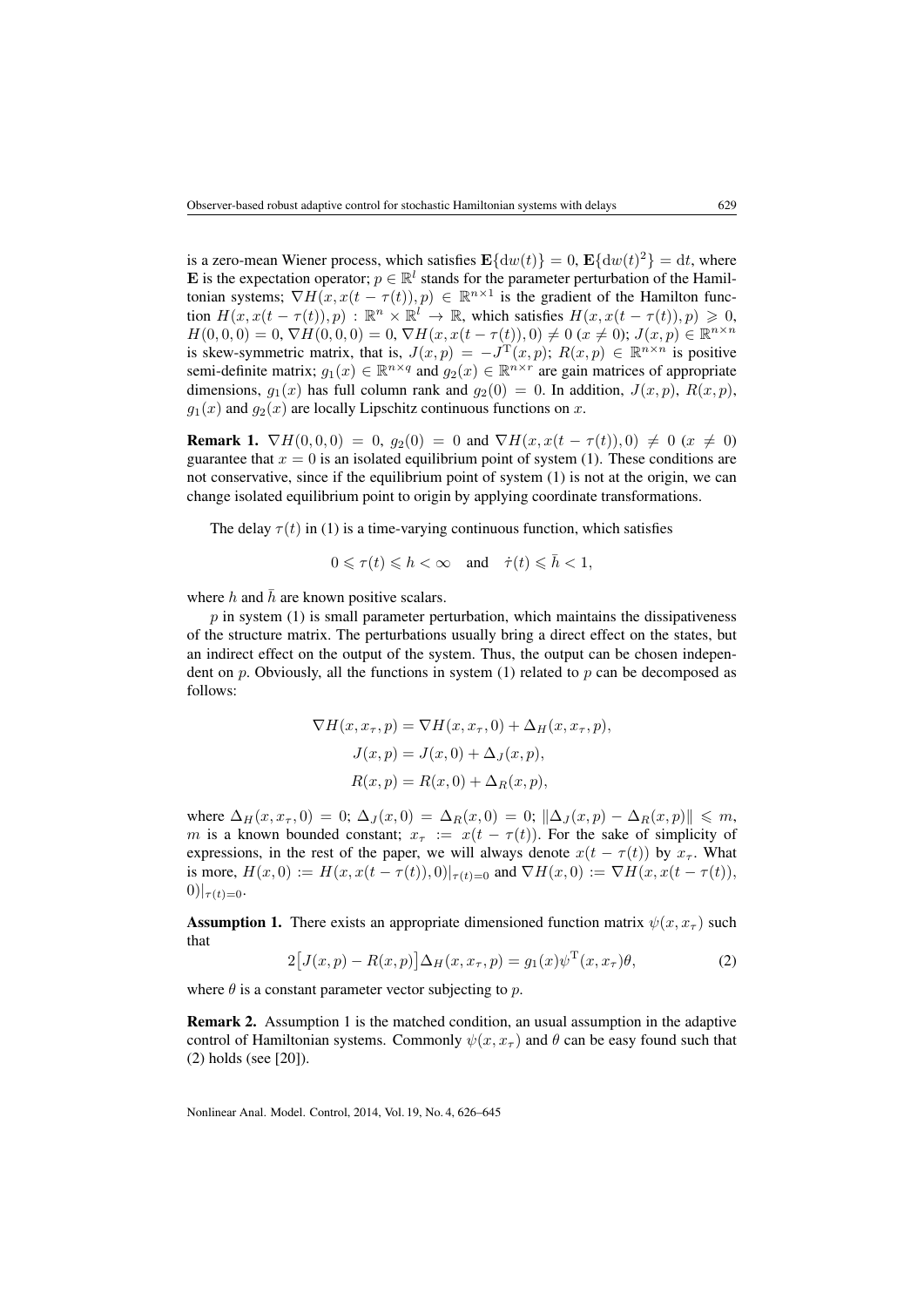Under Assumption [1,](#page-3-0) system [\(1\)](#page-2-1) can be rewritten as

<span id="page-4-0"></span>
$$
dx(t) = [J(x, p) - R(x, p)] \nabla H(x, x_\tau, 0) dt + \frac{1}{2} g_1(x) \psi^T(x, x_\tau) \theta dt
$$
  
+ 
$$
g_1(x) u(t, t - \tau(t)) dt + g_2(x) dw(t),
$$
  

$$
y = g_1^T(x) \nabla H(x, 0),
$$
  

$$
x(t) = \phi(t), \quad t \in [-h, 0].
$$
 (3)

Suppose that the states of system [\(1\)](#page-2-1) are not fully measured and the structure of [\(3\)](#page-4-0) can not be duplicated, we can design an adaptive observer of the following form to estimate the states of system [\(3\)](#page-4-0):

<span id="page-4-1"></span>
$$
d\hat{x}(t) = [J(\hat{x}, 0) - R(\hat{x}, 0)] \nabla H(\hat{x}, \hat{x}_{\tau}, 0) dt + \frac{1}{2} g_1(\hat{x}) \psi^{\mathrm{T}}(x, x_{\tau}) \hat{\theta} dt + g_1(\hat{x}) u(t, t - \tau(t)) dt + K^{\mathrm{T}}(\hat{x}) [y - g_1^{\mathrm{T}}(\hat{x}) \nabla H(\hat{x}, 0)] dt + g_2(\hat{x}) dw(t), \n\dot{\hat{\theta}} = \Gamma \psi(x, x_{\tau}) g_1^{\mathrm{T}}(x) \nabla H(x, 0), \n\hat{x}(t) = \hat{\phi}(t), \quad t \in [-h, 0],
$$
\n(4)

where  $\hat{x} \in \mathbb{R}^n$  is the estimation of the state vector,  $\hat{x}_\tau := \hat{x}(t - \tau(t)) \in \mathbb{R}^n$  is the timedelay observe state,  $K(x)$  is nonzero function matrix,  $\hat{\theta}$  is the estimate vector of  $\theta, \Gamma > 0$ is a constant adaptive gain matrix.

<span id="page-4-3"></span>Definition 1. The uncertain stochastic time-delay Hamiltonian system [\(3\)](#page-4-0) (system [\(4\)](#page-4-1)) is said to be robustly asymptotically stable in mean square, if there exists a controller  $u(t, t - \tau(t))$  such that

$$
\lim_{t \to \infty} \mathbf{E} \{ ||x(t)||^2 \} = 0 \qquad \left( \lim_{t \to \infty} \mathbf{E} \{ ||\hat{x}(t)||^2 \} = 0 \right),
$$

where  $x(t)$  and  $\hat{x}(t)$  are the solutions of system [\(3\)](#page-4-0) and [\(4\)](#page-4-1) at time t under the initial condition  $x(t) = \phi(t)$  and  $\hat{x}(t) = \hat{\phi}(t)$ , respectively.

The observer-based robust adaptive control design problem of the uncertain stochastic time-delay Hamiltonian system [\(1\)](#page-2-1) can be formulated as follows: find an adaptive controller

$$
u = \alpha(x, x_{\tau}, \hat{x}_{\tau}, \hat{\theta}), \qquad \dot{\hat{\theta}} = \beta(x, \hat{x}, \hat{x}_{\tau}, \hat{\theta})
$$

such that system [\(4\)](#page-4-1) is a global asymptotically observer of system [\(3\)](#page-4-0) and the error dynamics remain mean square asymptotically stable for any admissible uncertain parameters. To this end, some assumptions should be imposed on system [\(1\)](#page-2-1).

<span id="page-4-2"></span>**Assumption 2.** The Hamilton function  $H(x, x_7, 0)$  satisfies:

(A1)  $H(x, x_{\tau}, 0) \in \mathbb{C}^2$ ;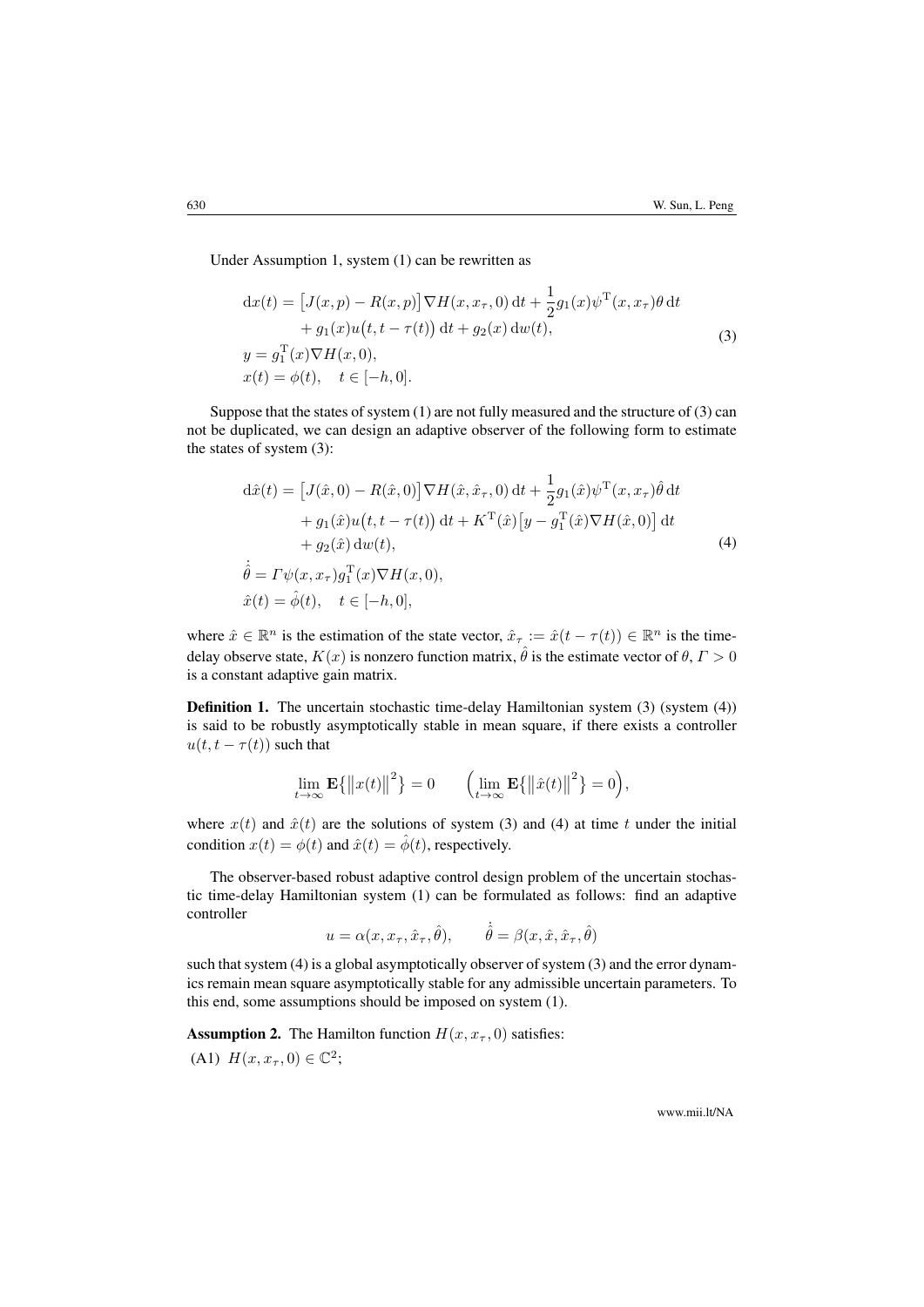(A2)  $H(x, 0) \ge \alpha ||x||^2;$ (A3)  $\nabla^{\mathrm{T}} H(x,0) \nabla H(x,0) \geq \beta ||x||^2$ ,

where  $\alpha$ ,  $\beta$  are all known positive scalars.

**Remark 3.** Assumption [2](#page-4-2) not only guarantees the existence of  $\nabla H(x, 0)$  and  $Hess(H(x, 0))$  but also guarantees that  $H(x, 0)$  and  $\nabla H(x, 0)$  are bounded below in terms of  $x$ . We shall note that the assumption is not very conservative to Hamilton functions and the majority of Hamilton functions in Hamiltonian systems can easily satisfy these conditions.

We conclude this section by recalling some auxiliary results to be used in this paper.

<span id="page-5-1"></span>Lemma 1. (*See* [\[18,](#page-19-3) *Young inequality*].) *If there exists a positive constant , two constants*  $a > 1, b > 1$ , which satisfy  $(a - 1)(b - 1) = 1$ , there holds

$$
x^{\mathrm{T}}y \leqslant \frac{\epsilon^a}{a} \|x\|^a + \frac{1}{b\epsilon^b} \|y\|^b \quad \forall (x, y) \in \mathbb{R}^n.
$$

<span id="page-5-0"></span>**Lemma 2.** For any given matrices  $A \in \mathbb{R}^{n \times r}$  and  $B \in \mathbb{R}^{n \times r}$ , it follows that

$$
\text{tr}(A^{\text{T}}B) \leqslant \frac{1}{2} \big[\text{tr}(A^{\text{T}}A) + \text{tr}(B^{\text{T}}B)\big].
$$

*Proof.* This proof can be achieved by using the properties of matrix's trace.

<span id="page-5-3"></span>Lemma 3. (*See* [\[14\]](#page-18-9).) *For system*

$$
dx(t) = f(x(t), x(t - \tau(t))) dt + g(x(t), x(t - \tau(t))) dw(t) \quad \forall t \ge 0,
$$

*assume that*  $f(x, y)$  *and*  $g(x, y)$  *are locally Lipschitz in*  $(x, y)$ *. If there exists a function*  $V(x,t) \in \mathbb{C}^{2,1}(\mathbb{R}^n \times [-\tau,\infty); \mathbb{R}_+)$  *such that, for some constant*  $K > 0$  *and any*  $t \ge 0$ *,* 

$$
\mathcal{L}V \leqslant K\big(1 + V\big(x(t), t\big) + V\big(x\big(t - \tau(t)\big), t - \tau(t)\big)\big),
$$
  

$$
\lim_{|x| \to \infty} \inf_{t \geqslant 0} V(x, t) = \infty,
$$

*then, there exists a unique solution on*  $[-h, \infty)$  *for any initial data*  $x(t)$ :  $t \in [-h, 0]$ *.* 

<span id="page-5-2"></span>**Lemma 4.** (*See* [\[21\]](#page-19-6).) Let  $V(x,t) \in \mathbb{C}^{2,1}(\mathbb{R}^n \times \mathbb{R}_+)$  and  $\tau_1, \tau_2$  be bounded stopping *times such that*  $0 \le \tau_1 \le \tau_2$  *a.s. If*  $V(x, t)$  *and*  $\mathcal{L}V(x, t)$  *are bounded on*  $t \in [\tau_1, \tau_2]$  *a.s., then*

$$
\mathbf{E}\big\{V\big(x(\tau_2),\tau_2\big)-V\big(x(\tau_1),\tau_1\big)\big\}=\mathbf{E}\Bigg\{\int\limits_{\tau_1}^{\tau_2}\mathcal{L}V(x,t)\,\mathrm{d}t\Bigg\}.
$$

Nonlinear Anal. Model. Control, 2014, Vol. 19, No. 4, 626–645

 $\Box$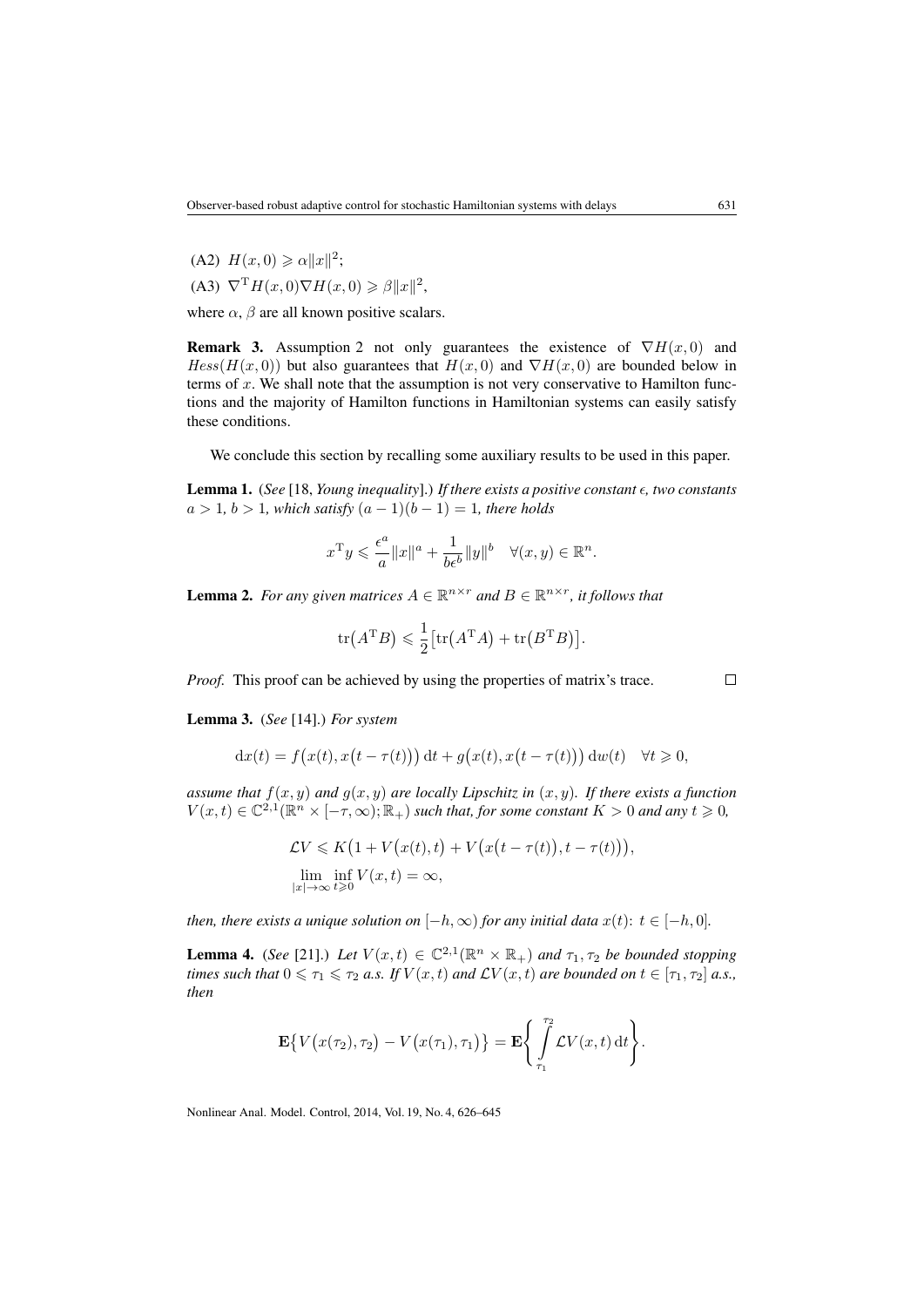## <span id="page-6-0"></span>3 Main results

We investigate the observer-based robust adaptive control design for system [\(3\)](#page-4-0) with varying time-delay, thus the results developed following will be dependent of the size of delay. The following result gives a robust adaptive observer and controller structure for system [\(3\)](#page-4-0).

<span id="page-6-6"></span>Theorem 1. *Consider system* [\(3\)](#page-4-0) *and Assumptions* [1](#page-3-0) *and* [2](#page-4-2) *are satisfied. If there exist positive define matrices*  $Q_1$ ,  $Q_2$ ,  $Q_3$  *and a nonzero function matrix*  $K(x)$  *such that* 

$$
(1 - \bar{h})Q_1 \ge ||J(x, 0) - R(x, 0)|| + m)^2 I,
$$
\n(5)

<span id="page-6-4"></span><span id="page-6-3"></span>
$$
(1 - \bar{h})Q_2 \ge ||J(x, 0) - R(x, 0)||^2 I,
$$
\n(6)

<span id="page-6-5"></span><span id="page-6-2"></span>
$$
Q_3 \ge S(x) \left[ \frac{1}{2} (\lambda + 1) \mu I + 2Q_1 + I \right]^{\mathrm{T}} S^{\mathrm{T}}(x), \tag{7}
$$

*and*

$$
P(x) = -2K^{T}(x)g_{1}^{T}(x) - 2g_{1}(x)K(x) + \frac{1}{2}(\lambda + 1)\mu + Q_{2} + I + g_{1}(x)Q_{3}g_{1}^{T}(x)
$$
  
< 0 (8)

*hold, then system* [\(4\)](#page-4-1) *under the feedback adaptive control law*

<span id="page-6-1"></span>
$$
u = -\frac{1}{2} \psi^{\mathrm{T}}(x, x_{\tau}) \hat{\theta} - K(\hat{x}) \nabla H(\hat{x}, 0)
$$
  
\n
$$
-\frac{1}{2} S(x) \left[ \frac{1}{2} (\lambda + 1) \mu I + 2Q_{1} + I \right] \nabla H(x, 0)
$$
  
\n
$$
+\frac{1}{2} S(x) \left[ \frac{1}{2} (\lambda + 1) \mu I + 2Q_{1} + I \right]^{\mathrm{T}} S^{\mathrm{T}}(x) g_{1}^{\mathrm{T}}(\hat{x}) \nabla H(\hat{x}, 0),
$$
  
\n
$$
\dot{\hat{\theta}} = \Gamma \psi(x, x_{\tau}) g_{1}^{\mathrm{T}}(x) \nabla H(x, 0),
$$
\n(9)

*can be taken as a global asymptotically observer of system* [\(3\)](#page-4-0) *under the feedback control law* [\(9\)](#page-6-1)*, where*  $S(x) = [g_1^{\rm T}(x)g_1(x)]^{-1}g_1^{\rm T}(x)$ ,  $\lambda = \sup_{t \geq 0} ||Hess(H(x, 0))||^2$ ,  $\mu$  *is a* scalar, which satisfies  $\mu \geqslant (1/\beta) \operatorname{tr}[g_2^{\mathrm{T}}(x) g_2(x)] / \|x\|^2$ .

*Proof.* For any continuous function  $f(x) = g_1\bar{u}$ , there has

$$
\left[g_1^{\mathrm{T}}g_1\right]^{-1}g_1^{\mathrm{T}}g_1\bar{u} = \bar{u} = \left[g_1^{\mathrm{T}}g_1\right]^{-1}g_1^{\mathrm{T}}f(x),
$$

therefore,

$$
g_1(x)u = -\frac{1}{2}g_1(x)\psi^{\mathrm{T}}(x, x_\tau)\hat{\theta} - g_1(x)K(\hat{x})\nabla H(\hat{x}, 0) -\frac{1}{2}\left[\frac{1}{2}(\lambda + 1)\mu + 2Q_1 + I\right]\nabla H(x, 0) +\frac{1}{2}\left[\frac{1}{2}(\lambda + 1)\mu + 2Q_1 + I\right]^{\mathrm{T}}S^{\mathrm{T}}(x)g_1^{\mathrm{T}}(\hat{x})\nabla H(\hat{x}, 0),
$$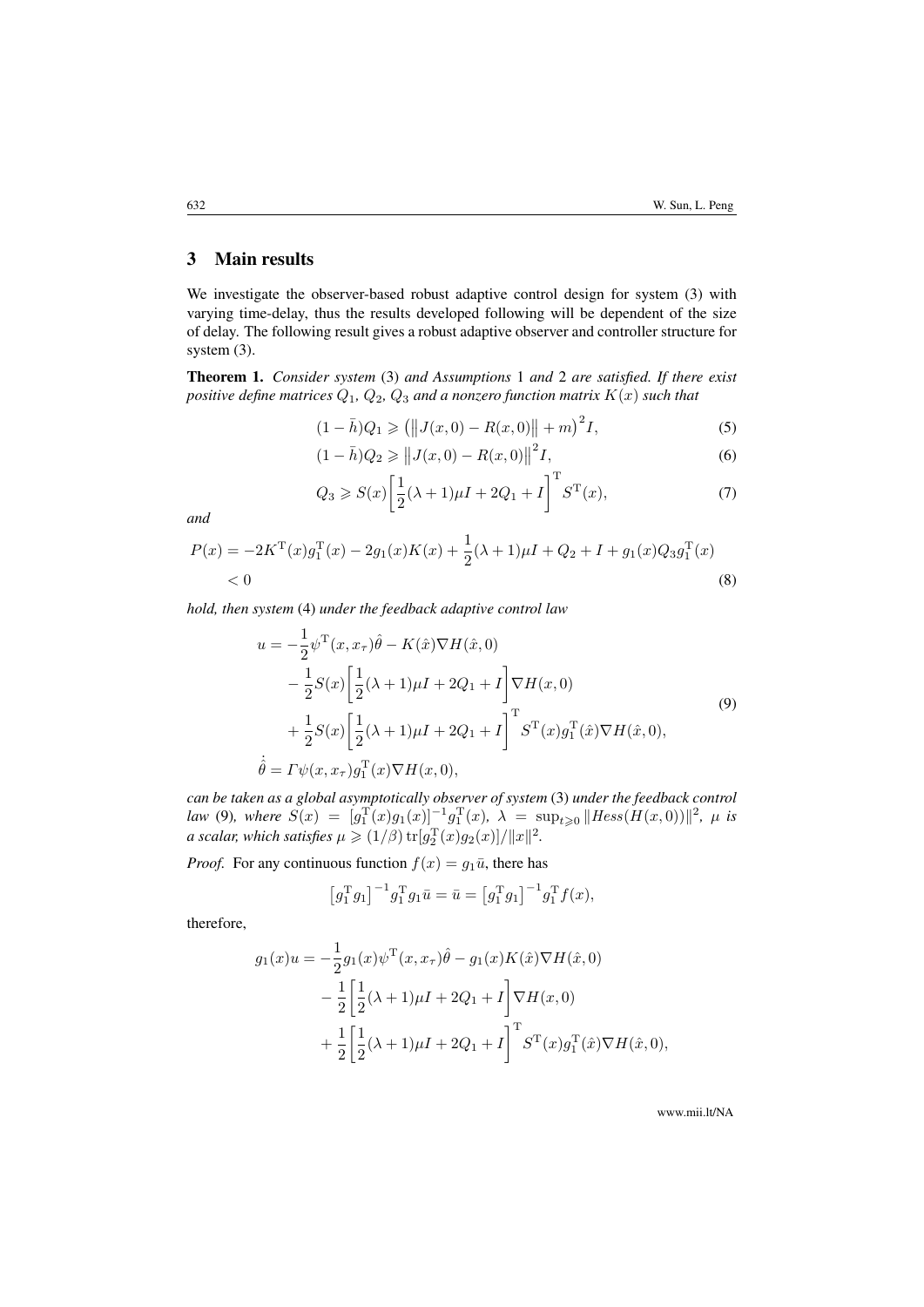under which, system [\(3\)](#page-4-0) and [\(4\)](#page-4-1) can be rewritten as an augmented system as follows:

<span id="page-7-0"></span>
$$
dx(t) = [J(x, p) - R(x, p)] \nabla H(x, x_{\tau}, 0) dt \n+ \frac{1}{2} g_1(x) \psi^T(x, x_{\tau}) (\theta - \hat{\theta}) dt - g_1(x) K(\hat{x}) \nabla H(\hat{x}, 0) dt \n+ \frac{1}{2} \left[ \frac{1}{2} (\lambda + 1) \mu I + 2Q_1 + I \right]^T S^T(x) g_1^T(\hat{x}) \nabla H(\hat{x}, 0) dt \n- \frac{1}{2} \left[ \frac{1}{2} (\lambda + 1) \mu I + 2Q_1 + I \right] \nabla H(x, 0) dt + g_2(x) dw(t), \nd\hat{x}(t) = [J(\hat{x}, 0) - R(\hat{x}, 0)] \nabla H(\hat{x}, \hat{x}_{\tau}, 0) dt - g_1(\hat{x}) K(\hat{x}) \nabla H(\hat{x}, 0) dt \n- \frac{1}{2} g_1(\hat{x}) S(x) \left[ \frac{1}{2} (\lambda + 1) \mu I + 2Q_1 + I \right]^T S^T(x) g_1^T(\hat{x}) \nabla H(\hat{x}, 0) dt \n+ \frac{1}{2} g_1(\hat{x}) S(x) \left[ \frac{1}{2} (\lambda + 1) \mu I + 2Q_1 + I \right]^T S^T(x) g_1^T(\hat{x}) \nabla H(\hat{x}, 0) dt \n+ K^T(\hat{x}) g_1^T(x) \nabla H(x, 0) dt - K^T(\hat{x}) g_1^T(\hat{x}) \nabla H(\hat{x}, 0) dt + g_2(\hat{x}) dw(t), \nx(t) = \phi(t), \quad \hat{x}(t) = \hat{\phi}(t), \quad t \in [-h, 0].
$$
\n(10)

We choose a candidate Lyapunov functional as follows:

$$
V(x, \hat{x}, \tilde{\theta}) = 2H(x, 0) + 2H(\hat{x}, 0) + \frac{1}{2}\tilde{\theta}^{\mathrm{T}}\Gamma^{-1}\tilde{\theta} + \int_{t-\tau(t)}^{t} \nabla^{\mathrm{T}}H(x, x(\xi_1), 0)Q_1\nabla H(x, x(\xi_1), 0) d\xi_1 + \int_{t-\tau(t)}^{t} \nabla^{\mathrm{T}}H(\hat{x}, \hat{x}(\xi_2), 0)Q_2\nabla H(\hat{x}, \hat{x}(\xi_2), 0) d\xi_2,
$$

where  $\tilde{\theta} = \theta - \hat{\theta}$ . According to Itô differential formula, one has

$$
dV(x, \hat{x}, \tilde{\theta}) = \mathcal{L}V(x, \hat{x}, \tilde{\theta}) dt + \nabla V(x, \hat{x}, \tilde{\theta}) [g_2(x) + g_2(\hat{x})] dw(t),
$$

where

$$
\mathcal{L}V(x,\hat{x},\tilde{\theta})
$$
  
=  $2\nabla^{\mathrm{T}}H(x,0)[J(x,p) - R(x,p)]\nabla H(x,x_{\tau},0)$   
+  $\text{tr}[g_2^{\mathrm{T}}(x)Hess(H(x,0))g_2(x)] - 2\nabla^{\mathrm{T}}H(x,0)g_1(x)K(\hat{x})\nabla H(\hat{x},0)$   
-  $\nabla^{\mathrm{T}}H(x,0)\left[\frac{1}{2}(\lambda+1)\mu I + 2Q_1 + I\right]\nabla H(x,0)$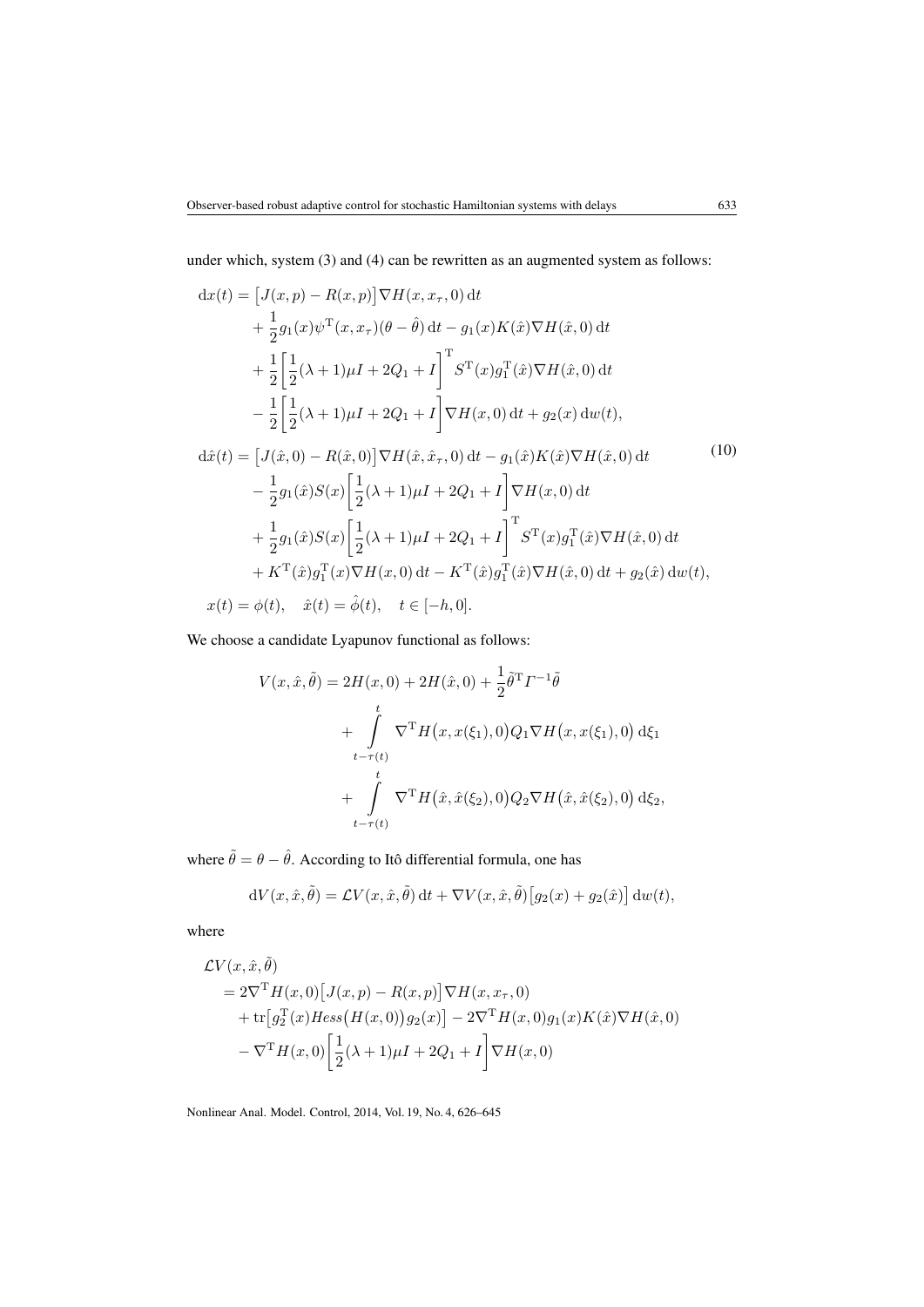+ 
$$
\nabla^{\mathrm{T}} H(x,0) \left[ \frac{1}{2} (\lambda + 1) \mu I + 2Q_1 + I \right]^{\mathrm{T}} S^{\mathrm{T}}(x) g_1^{\mathrm{T}}(\hat{x}) \nabla H(\hat{x},0) \n+ \nabla^{\mathrm{T}} H(x,0) Q_1 \nabla H(x,0) - (1 - \dot{\tau}(t)) \nabla^{\mathrm{T}} H(x, x_{\tau}, 0) Q_1 \nabla H(x, x_{\tau}, 0) \n+ 2 \nabla^{\mathrm{T}} H(\hat{x},0) [J(\hat{x},0) - R(\hat{x},0)] \nabla H(\hat{x}, \hat{x}_{\tau}, 0) \n+ \text{tr} [g_2^{\mathrm{T}}(\hat{x}) \text{Hess} (H(\hat{x},0)) g_2(\hat{x})] - 2 \nabla^{\mathrm{T}} H(\hat{x},0) g_1(\hat{x}) K(\hat{x}) \nabla H(\hat{x},0) \n- \nabla^{\mathrm{T}} H(\hat{x},0) g_1(\hat{x}) S(x) \left[ \frac{1}{2} (\lambda + 1) \mu I + 2Q_1 + I \right]^{\mathrm{T}} S^{\mathrm{T}}(x) g_1^{\mathrm{T}}(\hat{x}) \nabla H(\hat{x},0) \n+ \nabla^{\mathrm{T}} H(\hat{x},0) g_1(\hat{x}) S(x) \left[ \frac{1}{2} (\lambda + 1) \mu I + 2Q_1 + I \right]^{\mathrm{T}} S^{\mathrm{T}}(x) g_1^{\mathrm{T}}(\hat{x}) \nabla H(\hat{x},0) \n+ 2 \nabla^{\mathrm{T}} H(\hat{x},0) K^{\mathrm{T}}(\hat{x}) g_1^{\mathrm{T}}(x) \nabla H(x,0) - 2 \nabla^{\mathrm{T}} H(\hat{x},0) K^{\mathrm{T}}(\hat{x}) g_1^{\mathrm{T}}(\hat{x}) \nabla H(\hat{x},0) \n+ \nabla^{\mathrm{T}} H(\hat{x},0) Q_2 \nabla H(\hat{x},0) - (1 - \dot{\tau}(t)) \nabla^{\mathrm{T}} H(\hat{x}, \hat{x}_{\tau},0) Q_2 \nabla H(\hat{x}, \hat{x}_{\tau},0). \tag{11}
$$

According to Lemma [2,](#page-5-0) one has

<span id="page-8-2"></span>
$$
\text{tr}\left[g_2^{\text{T}}(x)Hess\left(H(x,0)\right)g_2(x)\right] \n\leq \frac{1}{2}\text{tr}\left[g_2^{\text{T}}(x)Hess\left(H(x,0)\right)Hess^{\text{T}}\left(H(x,0)\right)g_2(x)\right] + \frac{1}{2}\text{tr}\left[g_2^{\text{T}}(x)g_2(x)\right] \n\leq \nabla^{\text{T}}H(x,0)\left[\frac{1}{2}(\lambda+1)\mu I\right]\nabla H(x,0)
$$
\n(12)

and

<span id="page-8-1"></span><span id="page-8-0"></span>
$$
\text{tr}\left[g_2^{\text{T}}(\hat{x})Hess\left(H(\hat{x},0)\right)g_2(\hat{x})\right] \le \frac{1}{2}\text{tr}\left[g_2^{\text{T}}(\hat{x})Hess\left(H(\hat{x},0)\right)Hess^{\text{T}}\left(H(\hat{x},0)\right)g_2(\hat{x})\right] + \frac{1}{2}\text{tr}\left[g_2^{\text{T}}(\hat{x})g_2(\hat{x})\right] \le \nabla^{\text{T}}H(\hat{x},0)\left[\frac{1}{2}(\lambda+1)\mu I\right]\nabla H(\hat{x},0). \tag{13}
$$

Substituting [\(12\)](#page-8-0) and [\(13\)](#page-8-1) into [\(11\)](#page-8-2), we get

$$
\mathcal{L}V(x,\hat{x},\tilde{\theta})
$$
\n
$$
= 2\nabla^{\mathrm{T}}H(x,0)[J(x,p) - R(x,p)]\nabla H(x,x_{\tau},0)
$$
\n
$$
- \nabla^{\mathrm{T}}H(x,0)[Q_1 + I]\nabla H(x,0) - (1 - \bar{h})\nabla^{\mathrm{T}}H(x,x_{\tau},0)Q_1\nabla H(x,x_{\tau},0)
$$
\n
$$
+ 2\nabla^{\mathrm{T}}H(\hat{x},0)[J(\hat{x},0) - R(\hat{x},0)]\nabla H(\hat{x},\hat{x}_{\tau},0)
$$
\n
$$
+ \nabla^{\mathrm{T}}H(\hat{x},0)\left[-2g_1(\hat{x})K(\hat{x}) - 2K^{\mathrm{T}}(\hat{x})g_1^{\mathrm{T}}(\hat{x}) + \frac{1}{2}(\lambda + 1)\mu I + Q_2\right]\nabla H(\hat{x},0)
$$
\n
$$
+ \nabla^{\mathrm{T}}H(\hat{x},0)g_1(\hat{x})S(x)\left[\frac{1}{2}(\lambda + 1)\mu I + 2Q_1 + I\right]^{\mathrm{T}}S^{\mathrm{T}}(x)g_1^{\mathrm{T}}(\hat{x})\nabla H(\hat{x},0)
$$
\n
$$
- (1 - \bar{h})\nabla^{\mathrm{T}}H(\hat{x},\hat{x}_{\tau},0)Q_2\nabla H(\hat{x},\hat{x}_{\tau},0).
$$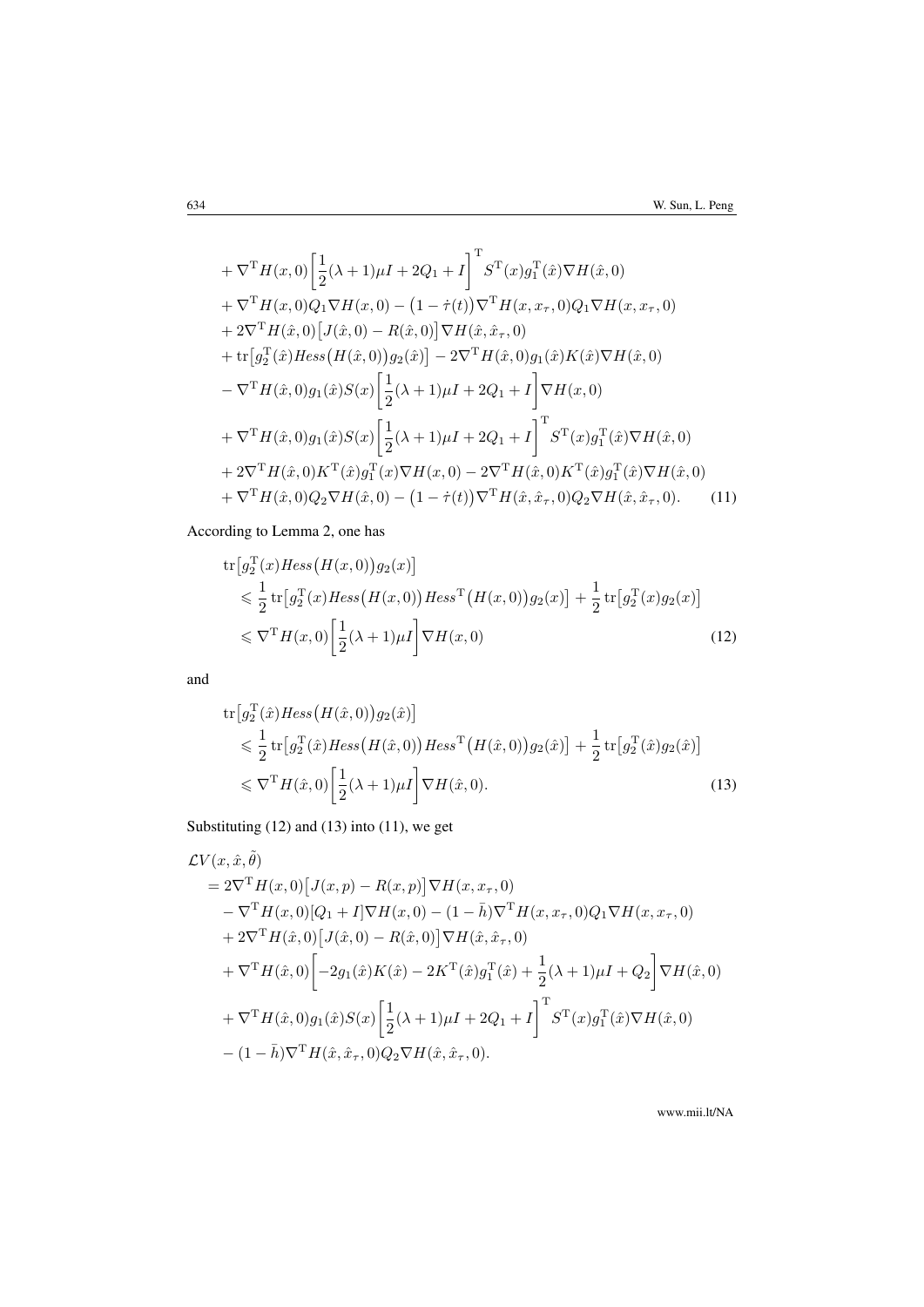In view of condition [\(7\)](#page-6-2), it follows that

$$
\mathcal{L}V(x,\hat{x},\tilde{\theta})\n\leq 2\nabla^{\mathrm{T}}H(x,0)[J(x,p)-R(x,p)]\nabla H(x,x_{\tau},0)\n- \nabla^{\mathrm{T}}H(x,0)[Q_1+I]\nabla H(x,0)-(1-\bar{h})\nabla^{\mathrm{T}}H(x,x_{\tau},0)Q_1\nabla H(x,x_{\tau},0)\n+ 2\nabla^{\mathrm{T}}H(\hat{x},0)[J(\hat{x},0)-R(\hat{x},0)]\nabla H(\hat{x},\hat{x}_{\tau},0)\n+ \nabla^{\mathrm{T}}H(\hat{x},0)[-2g_1(\hat{x})K(\hat{x})-2K^{\mathrm{T}}(\hat{x})g_1^{\mathrm{T}}(\hat{x})+\frac{1}{2}(\lambda+1)\mu I\n+ Q_2+g_1(\hat{x})Q_3g_1^{\mathrm{T}}(\hat{x})]\nabla H(\hat{x},0)\n- (1-\bar{h})\nabla^{\mathrm{T}}H(\hat{x},\hat{x}_{\tau},0)Q_2\nabla H(\hat{x},\hat{x}_{\tau},0).
$$
\n(14)

Noticing Lemma [1](#page-5-1) and setting  $\epsilon = 1$ ,  $a = b = 2$ , it yields

$$
2\nabla^{\mathrm{T}} H(x,0) [J(x,p) - R(x,p)] \nabla H(x, x_{\tau}, 0)
$$
  
\$\leq \left\| \nabla^{\mathrm{T}} H(x,0) \right\|^{2} + \left\| [J(x,p) - R(x,p)] \nabla H(x, x\_{\tau}, 0) \right\|^{2}\$.

Using the properties of the norms that

<span id="page-9-0"></span>
$$
||Ez|| \leq ||E|| ||z|| \quad \forall E \in \mathbb{R}^{n \times n}, \ \forall z \in \mathbb{R}^n
$$

and

$$
\|E+F\|\leqslant\|E\|+\|F\|\quad\forall E\in\mathbb{R}^{n\times n},\ \forall F\in\mathbb{R}^{n\times n},
$$

we have

$$
2\nabla^{\mathrm{T}} H(x,0) [J(x,p) - R(x,p)] \nabla H(x, x_{\tau}, 0)
$$
  
\n
$$
\leq ||\nabla^{\mathrm{T}} H(x,0)||^{2} + ||J(x,p) - R(x,p)||^{2} ||\nabla H(x, x_{\tau}, 0)||^{2}
$$

and

$$
||J(x,p) - R(x,p)|| \le ||J(x,0) - R(x,0)|| + ||\Delta_J(x,p) - \Delta_R(x,p)||.
$$

Introducing  $\left\|\Delta_J (x, p) - \Delta_R (x, p)\right\| \leqslant m$  , it follows that

$$
||J(x,p) - R(x,p)||2 \n\leq [||J(x,0) - R(x,0)|| + m]2 \n= ||J(x,0) - R(x,0)||2 + 2m||J(x,0) - R(x,0)|| + m2.
$$

As a consequence, one has

<span id="page-9-1"></span>
$$
2\nabla^{\mathbf{T}} H(x,0) \left[ J(x,p) - R(x,p) \right] \nabla H(x, x_{\tau}, 0)
$$
  
\n
$$
\leq \nabla^{\mathbf{T}} H(x,0) \nabla H(x,0) + \left[ \left\| J(x,0) - R(x,0) \right\|^2 + m^2 + 2m \left\| J(x,0) - R(x,0) \right\| \right] \nabla^{\mathbf{T}} H(x, x_{\tau}, 0) \nabla H(x, x_{\tau}, 0). \tag{15}
$$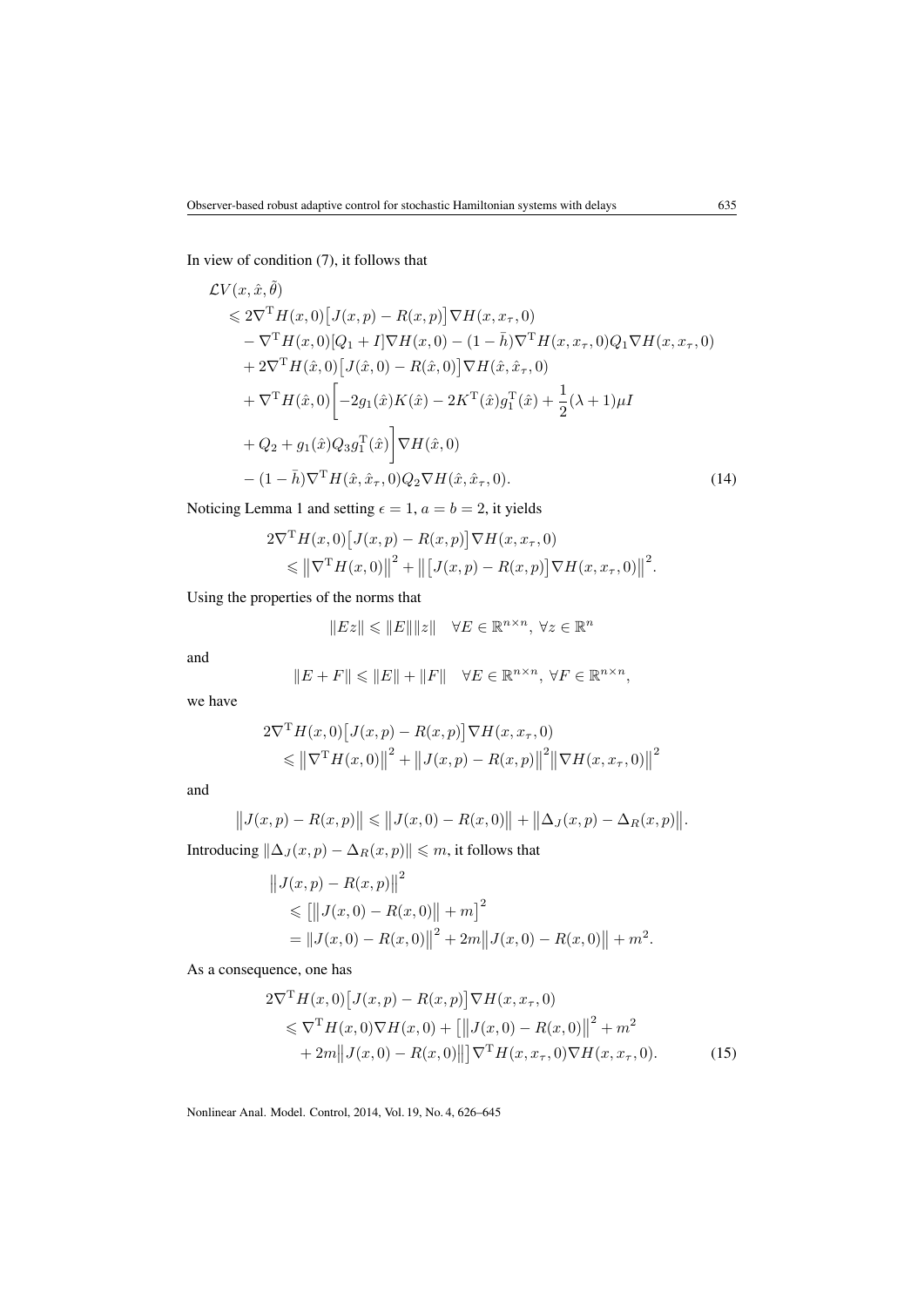Similarly, the following inequality holds:

<span id="page-10-0"></span>
$$
2\nabla^{\mathrm{T}} H(\hat{x},0) \left[ J(\hat{x},0) - R(\hat{x},0) \right] \nabla H(\hat{x},\hat{x}_{\tau},0)
$$
  
\$\leq \nabla^{\mathrm{T}} H(\hat{x},0) \nabla H(\hat{x},0) + \| J(\hat{x},0) - R(\hat{x},0) \|^2 \nabla^{\mathrm{T}} H(\hat{x},\hat{x}\_{\tau},0) \nabla H(\hat{x},\hat{x}\_{\tau},0). (16)

Combining inequalities [\(14\)](#page-9-0), [\(15\)](#page-9-1) and [\(16\)](#page-10-0), it yields

$$
\mathcal{L}V(x, \hat{x}, \tilde{\theta})
$$
  
\n
$$
\leq -\nabla^{\mathrm{T}}H(x, 0)Q_1 \nabla H(x, 0)
$$
  
\n
$$
+ \nabla^{\mathrm{T}}H(x, x_{\tau}, 0)[(||J(x, 0) - R(x, 0)|| + m)^2 I - (1 - \bar{h})Q_1] \nabla H(x, x_{\tau}, 0)
$$
  
\n
$$
+ \nabla^{\mathrm{T}}H(\hat{x}, 0)[-2g_1(\hat{x})K(\hat{x}) - 2K^{\mathrm{T}}(\hat{x})g_1^{\mathrm{T}}(\hat{x})
$$
  
\n
$$
+ \frac{1}{2}(\lambda + 1)\mu I + Q_2 + I + g_1(\hat{x})Q_3g_1^{\mathrm{T}}(\hat{x})]\nabla H(\hat{x}, 0)
$$
  
\n
$$
+ \nabla^{\mathrm{T}}H(\hat{x}, \hat{x}_{\tau}, 0)[||J(\hat{x}, 0) - R(\hat{x}, 0)||^2 I - (1 - \bar{h})Q_2]\nabla H(\hat{x}, \hat{x}_{\tau}, 0).
$$
 (17)

Substituting  $(5)$ ,  $(6)$  and  $(8)$  into  $(17)$ , leads to

$$
\mathcal{L}V(x,\hat{x},\tilde{\theta}) \leqslant -\nabla^{\mathrm{T}}H(x,0)Q_1\nabla H(x,0) + \nabla^{\mathrm{T}}H(\hat{x},0)P(\hat{x})\nabla H(\hat{x},0) \leqslant 0.
$$

Set  $c_1 = \lambda_{\min}(Q_1) > 0$ ,  $c_2 = \inf_{t \ge 0} {\lambda_{\min}(-P(x))} > 0$ ,  $c = \min\{c_1, c_2\}$ , we further obtain

$$
\mathcal{L}V(x,\hat{x},\tilde{\theta}) \leqslant -c\big[\nabla^{\mathrm{T}}H(x,0)\nabla H(x,0) + \nabla^{\mathrm{T}}H(\hat{x},0)\nabla H(\hat{x},0)\big].
$$

In addition, based on (A3) in Assumption [2,](#page-4-2) there has

<span id="page-10-1"></span>
$$
\mathcal{L} V(x,\hat{x},\tilde{\theta}) \leqslant -c\beta \big(\|x\|^2 + \|\hat{x}\|^2\big).
$$

In view of the properties of norm, we further get

$$
\mathcal{L}V(x,\hat{x},\tilde{\theta}) \leqslant -\frac{c\beta}{2} \big( \|x\| + \|\hat{x}\|\big)^2 \leqslant -\frac{c\beta}{2} \|x - \hat{x}\|^2,
$$

or more compactly

$$
\mathbf{E}\left\{\mathcal{L}V(x,\hat{x},\tilde{\theta})\right\} \leqslant -\frac{c\beta}{2}\mathbf{E}\left\{\|x-\hat{x}\|^2\right\}.
$$

From Lemma [4,](#page-5-2) it is true that, for all  $t > t_0$ ,  $t_0 \in [-h, 0]$ ,

$$
\mathbf{E}\{V(t)\} - \mathbf{E}\{V(t_0)\}
$$
  
= 
$$
\int_{t_0}^t \mathbf{E}\{\mathcal{L}V(s)\} ds \leq \int_{t_0}^t \mathbf{E}\left\{-\frac{c\beta}{2} ||x(s) - \hat{x}(s)||^2\right\} ds.
$$

Hence, one has

$$
\frac{\mathrm{d}}{\mathrm{d}t} \mathbf{E} \{ V(x, \hat{x}, \tilde{\theta}) \} \leqslant -\frac{c\beta}{2} \mathbf{E} \{ ||x(t) - \hat{x}(t)||^2 \}.
$$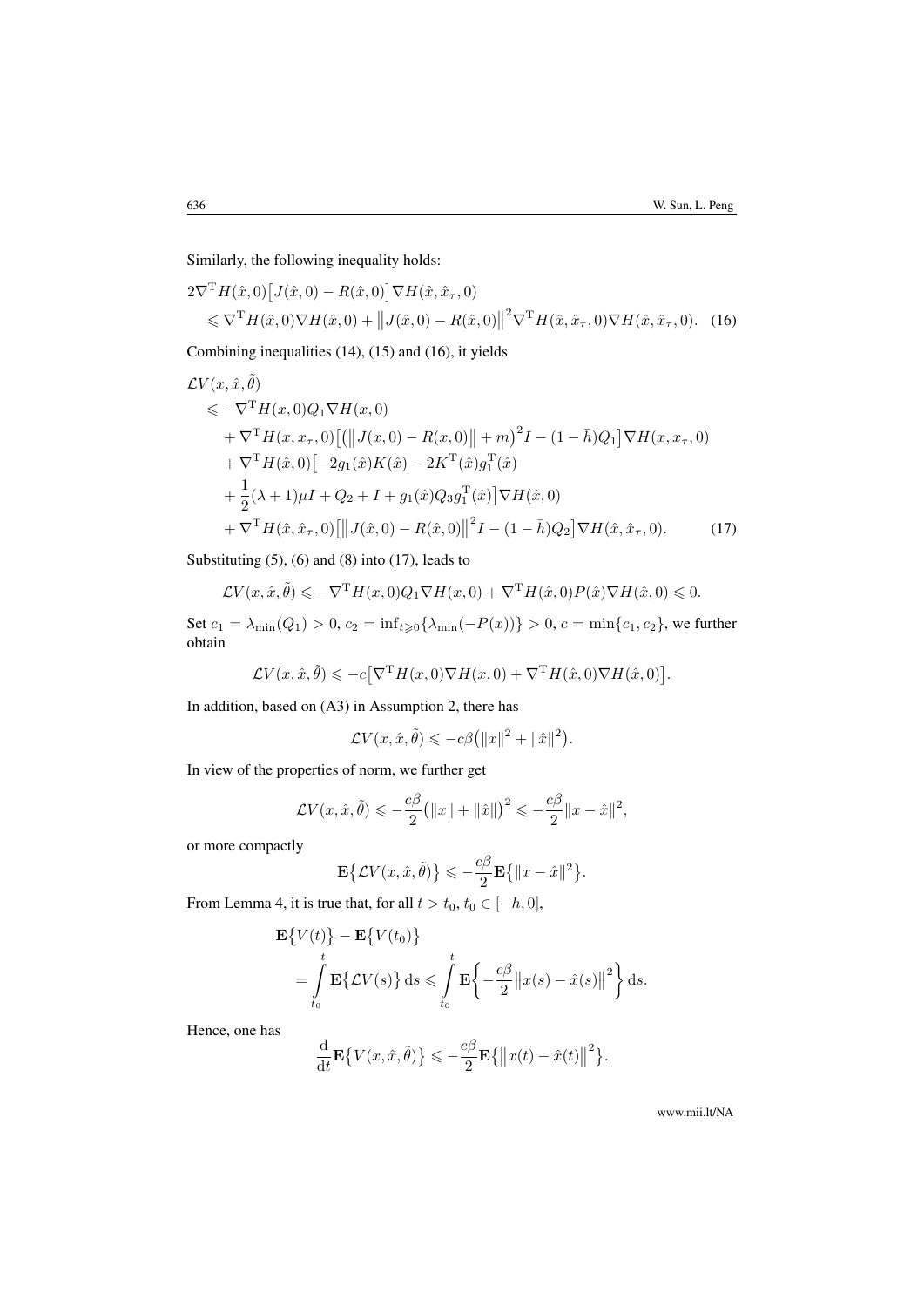From Assumption [2,](#page-4-2) we can get that

$$
V(x, \hat{x}, \tilde{\theta}) \geqslant \alpha \| x - \hat{x} \|^2.
$$

Set  $k = -c\beta/(2\alpha)$ , then it follows that

<span id="page-11-0"></span>
$$
\frac{\mathrm{d}}{\mathrm{d}t} \mathbf{E}\left\{\|x - \hat{x}\|^2\right\} \leq k \mathbf{E}\left\{\|x - \hat{x}\|^2\right\}.\tag{18}
$$

Multiplying  $e^{-kt}$  to the two sides of the inequality [\(18\)](#page-11-0), then yields

$$
e^{-kt} \frac{d}{dt} \mathbf{E} \{ ||x - \hat{x}||^2 \} - e^{-kt} k \mathbf{E} \{ ||x - \hat{x}||^2 \} \le 0,
$$

which implies that

<span id="page-11-1"></span>
$$
\frac{\mathrm{d}}{\mathrm{d}t} \left( e^{-kt} \mathbf{E} \{ ||x - \hat{x}||^2 \} \right) \leq 0. \tag{19}
$$

Integrating the inequality [\(19\)](#page-11-1) from  $t_0$  to  $t$ , we have

$$
e^{-kt}\mathbf{E}\{||x-\hat{x}||^2\} - e^{-kt_0}\mathbf{E}\{||x(t_0) - \hat{x}(t_0)||^2\} \le 0,
$$

i.e.,

$$
\mathbf{E}\{|x-\hat{x}||^2\} \leq e^{k(t-t_0)}\mathbf{E}\{|x(t_0)-\hat{x}(t_0)||^2\} \quad \forall t > t_0.
$$

Due to  $k < 0$ , there has

$$
\lim_{t \to \infty} \mathbf{E}\left\{ \|x - \hat{x}\|^2 \right\} = 0.
$$

According to Definition [1,](#page-4-3) we can conclude that the closed-loop system [\(4\)](#page-4-1) is global asymptotically observer of system [\(3\)](#page-4-0) under the control law [\(9\)](#page-6-1). This completes the proof.  $\Box$ 

**Remark 4.** Owing to the fact of  $H(x, x_7, 0) \in \mathbb{C}^2$  and Lemma [3,](#page-5-3) the solution of the closed-loop system [\(10\)](#page-7-0) is existent and unique on  $[0, \infty)$  for any initial data in some neighborhood of equilibrium.

System [\(4\)](#page-4-1) is an adaptive observer of system [\(3\)](#page-4-0) while the structure of system [\(3\)](#page-4-0) can not be duplicated. Furthermore, if the structure of system [\(3\)](#page-4-0) could be duplicated, we can design an adaptive observer in the form of

<span id="page-11-2"></span>
$$
\begin{split}\nd\hat{x}(t) &= \left[J(\hat{x}, p) - R(\hat{x}, p)\right] \nabla H(\hat{x}, \hat{x}_\tau, 0) \, \mathrm{d}t + \frac{1}{2} g_1(\hat{x}) \psi^\mathrm{T}(x, x_\tau) \hat{\theta} \, \mathrm{d}t \\
&\quad + g_1(\hat{x}) u(t, t - \tau(t)) \, \mathrm{d}t + K^\mathrm{T}(\hat{x}) \left[y - g_1^\mathrm{T}(\hat{x}) \nabla H(\hat{x}, 0)\right] \, \mathrm{d}t \\
&\quad + g_2(\hat{x}) \, \mathrm{d}w(t), \\
\hat{\theta} &= \Gamma \psi(x, x_\tau) g_1^\mathrm{T}(x) \nabla H(x, 0), \\
\hat{x}(t) &= \hat{\phi}(t), \quad t \in [-h, 0].\n\end{split} \tag{20}
$$

Thus, we have the following corollary.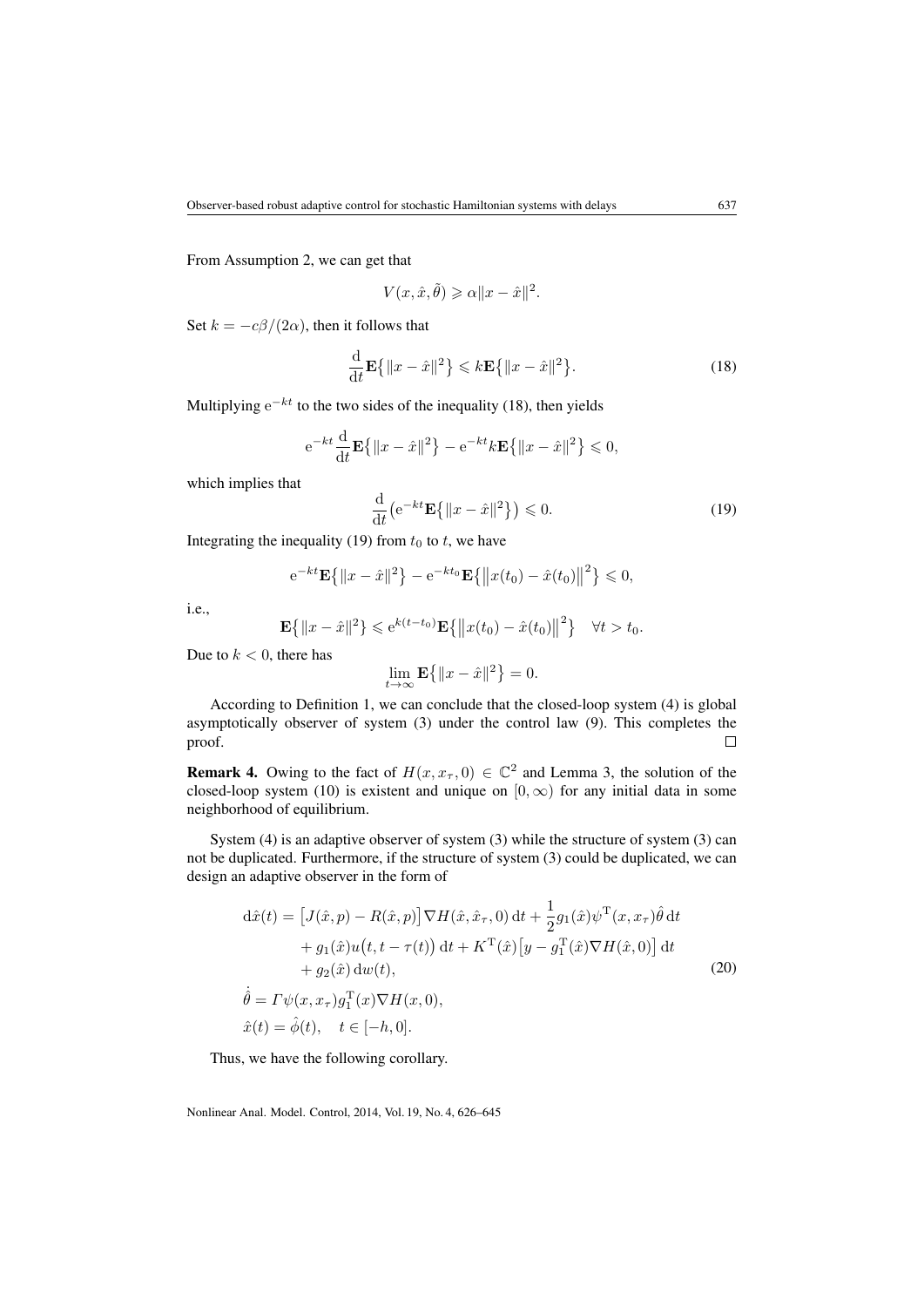<span id="page-12-1"></span>Corollary 1. *Consider system* [\(3\)](#page-4-0) *and Assumptions* [1](#page-3-0) *and* [2](#page-4-2) *are satisfied. If there exist positive define matrices*  $Q_1$ ,  $Q_2$ ,  $Q_3$  *and a nonzero function matrix*  $K(x)$  *such that* 

<span id="page-12-2"></span>
$$
Q_1 = Q_2,\tag{21}
$$

*and the conditions* [\(5\)](#page-6-3)*,* [\(7\)](#page-6-2) *and* [\(8\)](#page-6-5) *hold, then system* [\(20\)](#page-11-2) *under the feedback adaptive control law* [\(9\)](#page-6-1) *can be acted as a global asymptotically observer of system* [\(3\)](#page-4-0) *under the feedback adaptive control law* [\(9\)](#page-6-1), where  $S(x) = [g_1^{\rm T}(x)g_1(x)]^{-1}g_1^{\rm T}(x)$ .

**Remark 5.** If the delay  $\tau(t)$  in system [\(1\)](#page-2-1) is a constant, i.e.,  $\bar{h} = 0$ , conditions [\(5\)](#page-6-3) and [\(6\)](#page-6-4) will be independent of the time-delay, namely, they become delay-independent conditions. Therefore, Theorem [1](#page-6-6) and Corollary [1](#page-12-1) still hold when the time delay under consideration is a constant.

Remark 6. For the state matrices of system [\(1\)](#page-2-1) contain delay, Theorem [1](#page-6-6) still holds provided the state matrices of system [\(4\)](#page-4-1) be replaced by  $J(\hat{x}, \hat{x}_{\tau}, 0)$  and  $R(\hat{x}, \hat{x}_{\tau}, 0)$ . Accordingly, conditions [\(5\)](#page-6-3), [\(6\)](#page-6-4) become

$$
(1 - \bar{h})Q_1 \geq (\bigg\| J(x, x_{\tau}, 0) - R(x, x_{\tau}, 0) \bigg\| + m^2 I,
$$
  

$$
(1 - \bar{h})Q_2 \geq \bigg\| J(x, x_{\tau}, 0) - R(x, x_{\tau}, 0) \bigg\|^2 I.
$$

This result is established on the premise that Assumption [1](#page-3-0) holds with  $J(x_7, p)$ ,  $R(x_7, p)$ instead of  $J(x, p)$ ,  $R(x, p)$  in [\(2\)](#page-3-1). An example is given to verify this statement.

*Example 1.* Consider a time delay Hamiltonian systems [\(1\)](#page-2-1) with

$$
H(x, x_{\tau}, p) = \frac{1}{2} \left[ x_1^2 (t - \tau(t)) + x_2^2 + \sin^2 x_2 + (1 + p)x_3^2 (t - \tau(t)) \right],
$$
  
\n
$$
J(x_{\tau}, p) = \begin{pmatrix} 0 & 0 & p + x_3 (t - \tau(t)) \\ 0 & 0 & 0 \\ -p - x_3 (t - \tau(t)) & 0 & 0 \end{pmatrix},
$$
  
\n
$$
R(x_{\tau}, p) = \begin{pmatrix} x_1^2 (t - \tau(t)) & 0 & 0 \\ 0 & 1 & 0 \\ 0 & 0 & p^2 \end{pmatrix}, \qquad g_1(x) = \begin{pmatrix} 1 & 0 & 0 \\ 0 & x_3^2 + 1 & 0 \\ 0 & 0 & 1 \end{pmatrix},
$$

we may testify Assumption [1](#page-3-0) by finding out the following  $\psi(x, x)$  and  $\theta$ :

$$
\psi(x, x_{\tau}) = \begin{pmatrix} 2x_3(t - \tau(t)) & 0 & 0 \\ 2x_3^2(t - \tau(t)) & 0 & 0 \\ 0 & 0 & 2x_3(t - \tau(t)) \end{pmatrix}, \qquad \theta = \begin{pmatrix} p^2 \\ p \\ -p^3 \end{pmatrix}.
$$

## <span id="page-12-0"></span>4 Illustrative examples

In this section, we give an example to show how to apply the results proposed in this paper to design the robust adaptive observer for some classes of nonlinear systems with stochasticity and varying time-delay based on Hamiltonian function method.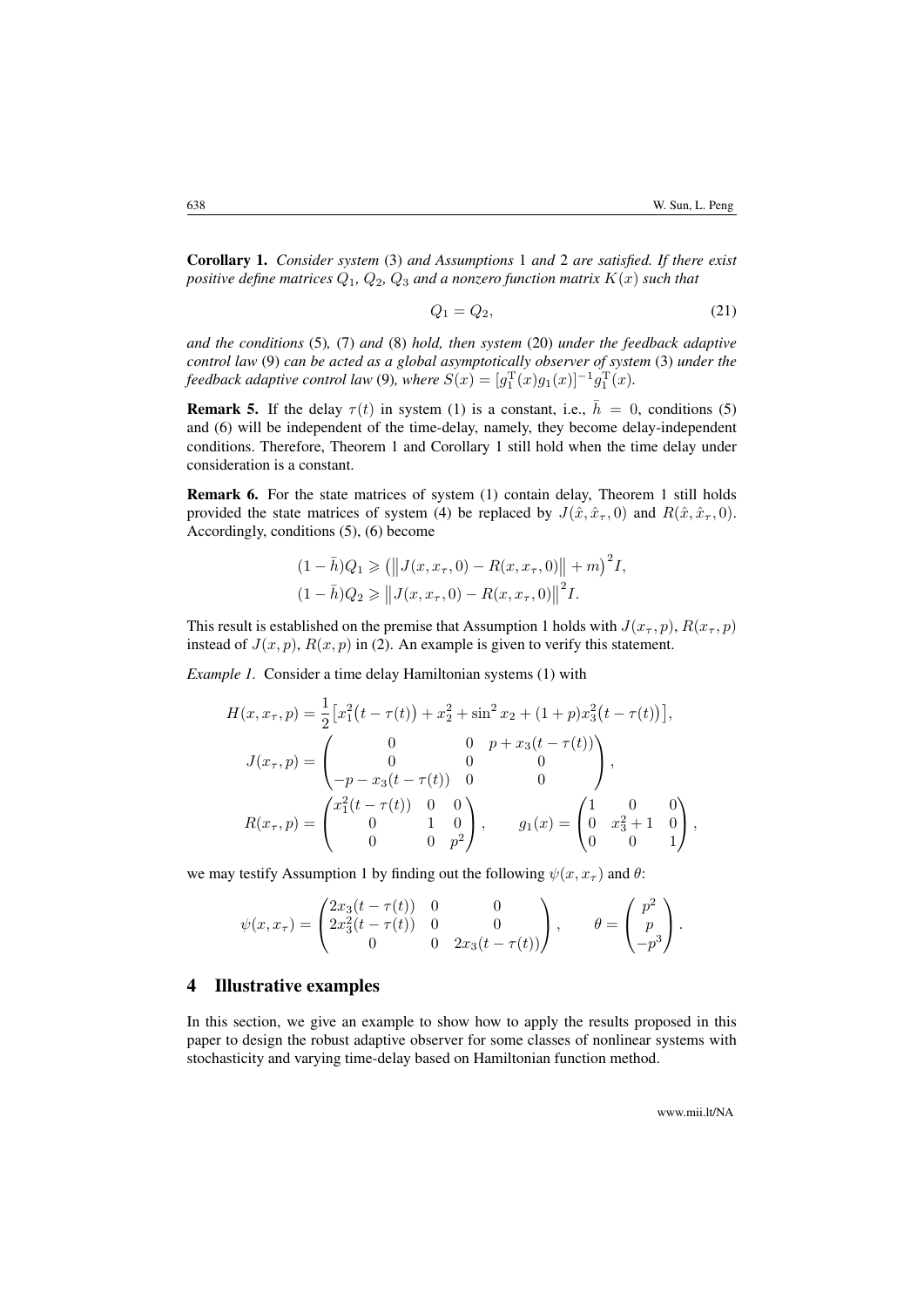Let us consider the following stochastic time-delay nonlinear systems with uncertainties

<span id="page-13-0"></span>
$$
dx_1 = \left[ -x_1^2(t)x_1(t - \tau(t)) + p(1+p)x_3(t - \tau(t)) + (1+p)x_3(t)x_3(t - \tau(t)) + u_1 \right]dt,
$$
  
\n
$$
dx_2 = \left[ -x_2(t) - \frac{1}{2}\sin 2x_2(t) + p(1+p)x_3(t - \tau(t)) + (x_3^2(t) + 1)u_2 \right]dt + x_2 dw(t),
$$
\n
$$
dx_3 = \left[ -\left( x_3(t) + p \right) x_1(t - \tau(t)) - px_2(t) - \frac{p}{2}\sin 2x_2(t) - p^2(1+p)x_3(t - \tau(t)) + u_3 \right]dt,
$$
\n(22)

where p is uncertain parameter, and  $|p| < 1$ ;  $\tau(t) = 0.5 \sin^2(t)$  is the time varying delay. Since  $\dot{\tau}(t) = 0.5 \sin(2t)$ , we may take  $\bar{h} = 0.5$ .

Let  $x = [x_1, x_2, x_3]^T$ ,  $u = [u_1, u_2, u_3]^T$ , system [\(22\)](#page-13-0) can be realized into the following Hamiltonian systems form:

$$
dx(t) = [J(x, p) - R(x, p)] \nabla H(x, x_\tau, p) dt + g_1(x)u(t, t - \tau(t)) dt
$$
  
+  $g_2(x) dw(t)$ 

with the initial condition

$$
x(t_0) = \phi(t_0), \quad t_0 \in [-0.5, 0],
$$

where

$$
H(x, x_{\tau}, p) = 0.5[x_1^2(t - \tau(t)) + x_2^2 + \sin^2 x_2 + (1 + p)x_3^2(t - \tau(t))],
$$

$$
J(x,p) = \begin{pmatrix} 0 & 0 & p+x_3(t) \\ 0 & 0 & p \\ -p-x_3(t) & -p & 0 \end{pmatrix}, \qquad g_1(x) = \begin{pmatrix} 1 & 0 & 0 \\ 0 & x_3^2(t) + 1 & 0 \\ 0 & 0 & 1 \end{pmatrix},
$$
  

$$
R(x,p) = \begin{pmatrix} x_1^2(t) & 0 & 0 \\ 0 & 1 & 0 \\ 0 & 0 & p^2 \end{pmatrix}, \qquad g_2(x) = \begin{pmatrix} 0 \\ x_2(t) \\ 0 \end{pmatrix}.
$$

It is easy to verify that the Hamilton function  $H(x, 0)$ , its gradient  $\nabla H(x, 0)$ , as well as  $Hess(H(x, 0))$  satisfy Assumptions [1](#page-3-0) and [2.](#page-4-2) Meanwhile,  $\beta$  can be taken as  $\beta = 1$ .

To illustrate the result, we carry simulations with the the initial condition  $\phi(x_0)$  =  $[-0.8, -0.5, 0.8]^T$ ,  $\hat{\phi}(x_0) = [-0.5, -0.8, 0.5]^T$  and  $\theta_0 = [0.36, 0.6, 0.216]^T$ . Since  $\|\Delta_J (x, p) - \Delta_R (x, p)\| = \max_{t \geq 0} \{1, x_3(t)\}\)$ , we may take  $m =$  $\sqrt{2}$ . Besides, since  $\mu \geqslant$  $tr[g_2^{T}(x)g_2(x)]/\beta ||x||^2$ , we can choose  $\mu = 1$ . Furthermore, from  $||Hess(H(x, 0))||^2 =$  $\max_{t \ge 0} \{1, (1 + \cos(2x_2(t)))^2\}$ , we get  $\lambda = 4$ .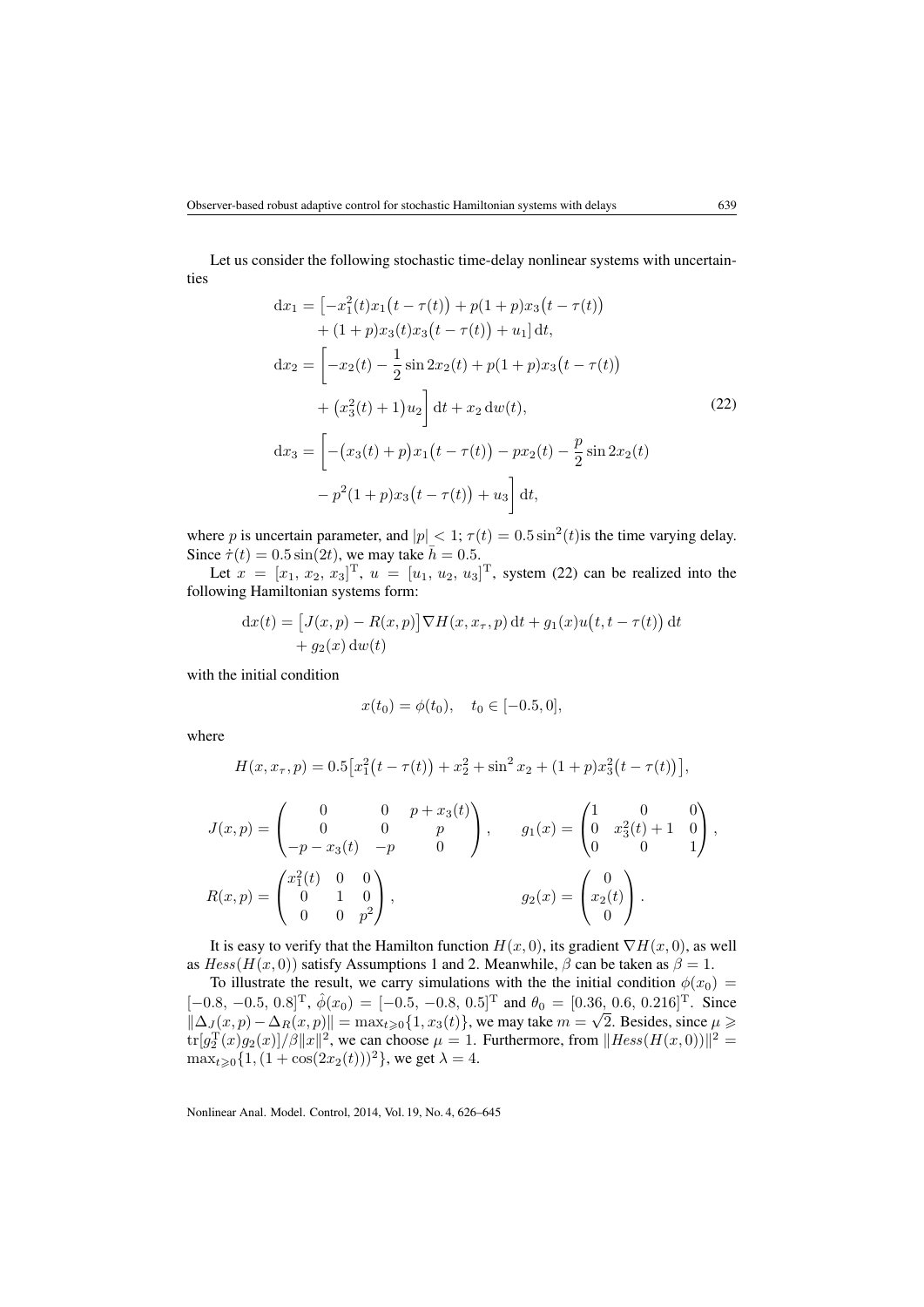First, assuming that the states of system [\(22\)](#page-13-0) are not fully measured and the structure can not be duplicated, we will design an observer-based controller by using Theorem [1.](#page-6-6) So we can work out the inequalities  $(5)$ ,  $(6)$ ,  $(7)$  and  $(8)$  to find the following matrices:

$$
Q_1 = \begin{pmatrix} 10 & 0 & 0 \\ 0 & 10 & 0 \\ 0 & 0 & 10 \end{pmatrix}, \qquad Q_2 = \begin{pmatrix} 2 & 0 & 0 \\ 0 & 2 & 0 \\ 0 & 0 & 2 \end{pmatrix},
$$
  

$$
Q_3 = \begin{pmatrix} 25 & 0 & 0 \\ 0 & 25 & 0 \\ 0 & 0 & 25 \end{pmatrix}, \qquad K(x) = \begin{pmatrix} 8 & 0 & 0 \\ 0 & 8(x_3^2(t) + 1) & 0 \\ 0 & 0 & 8 \end{pmatrix}.
$$

Thus according to Theorem [1,](#page-6-6) the observer

<span id="page-14-0"></span>
$$
d\hat{x}_1 = \left[ -\hat{x}_1^2(t)\hat{x}_1(t-\tau(t)) + x_3(t-\tau(t))\hat{\theta}_1 + x_3(t)x_3(t-\tau(t))\hat{\theta}_2 \right. \n+ \hat{x}_3(t)\hat{x}_3(t-\tau(t)) + 8x_1(t) - 8\hat{x}_1(t) + u_1 \right] dt,\nd\hat{x}_2 = \left[ -\hat{x}_2(t) - \frac{1}{2}\sin 2\hat{x}_2(t) + \frac{(\hat{x}_3^2(t) + 1)}{x_3^2(t) + 1}x_3(t-\tau(t))\hat{\theta}_1 \right. \n- 8\left(x_3^2(t) + 1\right)\left(\hat{x}_3^2(t) + 1\right)\left(\hat{x}_2(t) + \frac{1}{2}\sin 2\hat{x}_2(t)\right) \n+ 8\left(x_3^2(t) + 1\right)^2 \left(x_2(t) + \frac{1}{2}\sin 2x_2(t)\right) \n+ \left(\hat{x}_3^2(t) + 1\right)u_2 \right] dt + \hat{x}_2(t) dw(t),\nd\hat{x}_3 = \left[ -\hat{x}_3(t)\hat{x}_1(t-\tau(t)) - x_3(t-\tau(t))\hat{\theta}_3 + 8x_3(t) - 8\hat{x}_3(t) + u_3 \right] dt
$$
\n(23)

is a globally asymptotically observer of system [\(22\)](#page-13-0) under the feedback adaptive control law

$$
u = \begin{pmatrix} -x_3(t-\tau(t))\hat{\theta}_1 - x_3(t)x_3(t-\tau(t))\hat{\theta}_2 + 3.75\hat{x}_1(t) \\ -\frac{x_3(t-\tau(t))}{x_3^2(t)+1}\hat{\theta}_1 - 8(\hat{x}_3^2(t)+1)[\hat{x}_2(t)+\frac{1}{2}\sin 2\hat{x}_2(t)] \\ x_3(t-\tau(t))\hat{\theta}_3 - 11.75x_3(t) + 3.75\hat{x}_3(t) \end{pmatrix}
$$

$$
- \begin{pmatrix} 11.75x_1(t) \\ 11.75\frac{1}{(x_3^2(t)+1)}[x_2(t)+\frac{1}{2}\sin 2x_2(t)] \\ 0 \end{pmatrix} + \begin{pmatrix} 0 \\ 11.75\frac{(\hat{x}_3^2(t)+1)}{(x_3^2(t)+1)^2}[\hat{x}_2(t)+\frac{1}{2}\sin 2\hat{x}_2(t)] \\ 0 \end{pmatrix},
$$

$$
\hat{\theta} = \begin{pmatrix} 2x_3(t-\tau(t))x_1(t) + 2x_3(t-\tau(t))[x_2(t)+\frac{1}{2}\sin 2x_2(t)] \\ 2x_3(t)x_3(t-\tau(t))x_1(t) \\ -2x_3(t)x_3(t-\tau(t)) \end{pmatrix}.
$$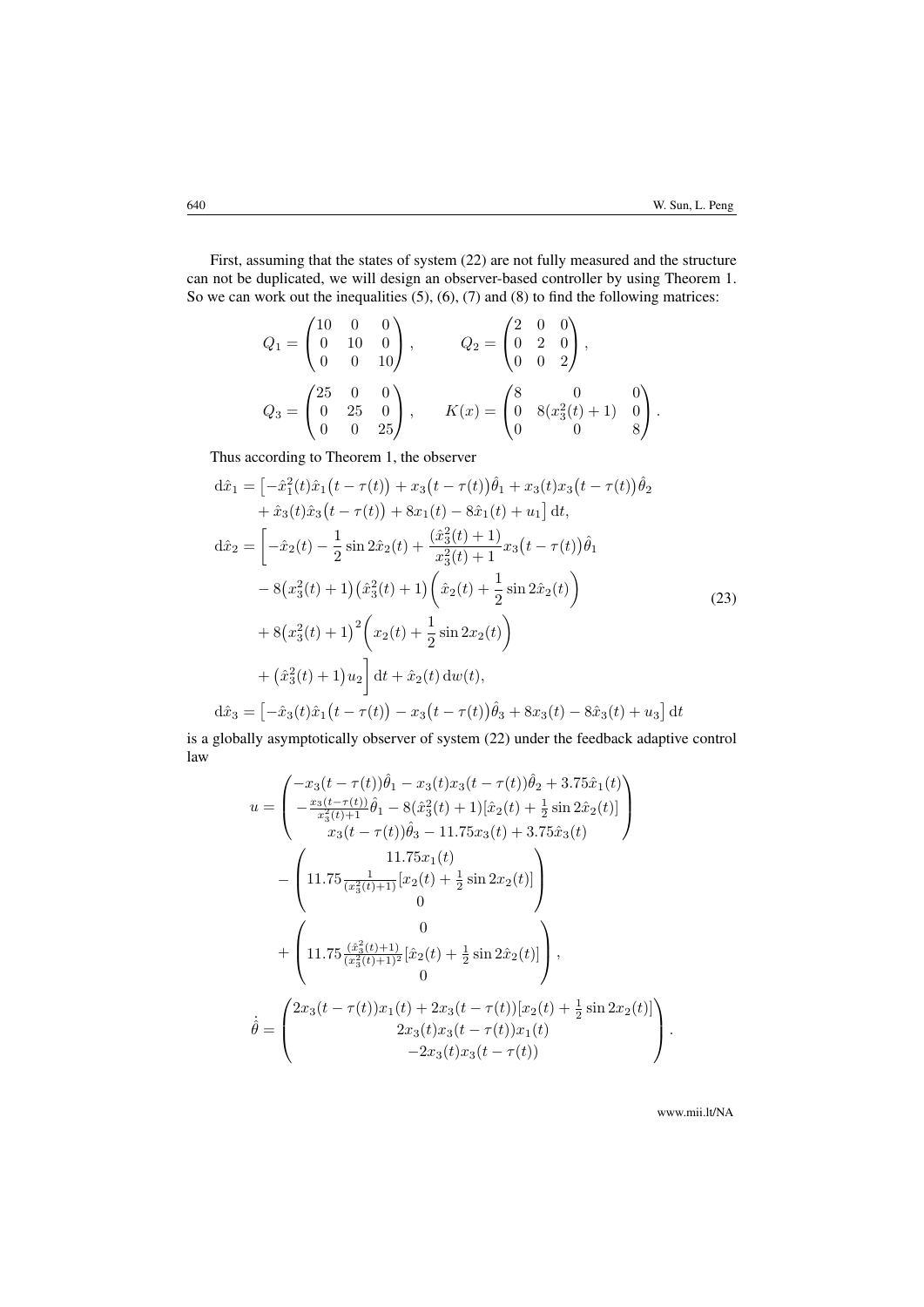<span id="page-15-0"></span>

Figures [1–5](#page-15-0) are the responses of the states, the control input and the parameter estimation  $\hat{\theta}$  of the system with delay  $\tau(t) = 0.5 \sin^2(t)$  respectively. It is obvious that the stochastic varying time-delay nonlinear system [\(22\)](#page-13-0) and [\(23\)](#page-14-0) with uncertainties converges to its equilibrium very quickly.

Next, assuming that the states of system [\(22\)](#page-13-0) are not fully measured and the structure can be duplicated, we will demonstrate the application of Corollary [1.](#page-12-1) So we may work out inequalities [\(5\)](#page-6-3), [\(7\)](#page-6-2), [\(8\)](#page-6-5) and [\(21\)](#page-12-2) to find out the following matrices:

$$
Q_1 = \begin{pmatrix} 10 & 0 & 0 \\ 0 & 10 & 0 \\ 0 & 0 & 10 \end{pmatrix}, \qquad Q_2 = \begin{pmatrix} 10 & 0 & 0 \\ 0 & 10 & 0 \\ 0 & 0 & 10 \end{pmatrix},
$$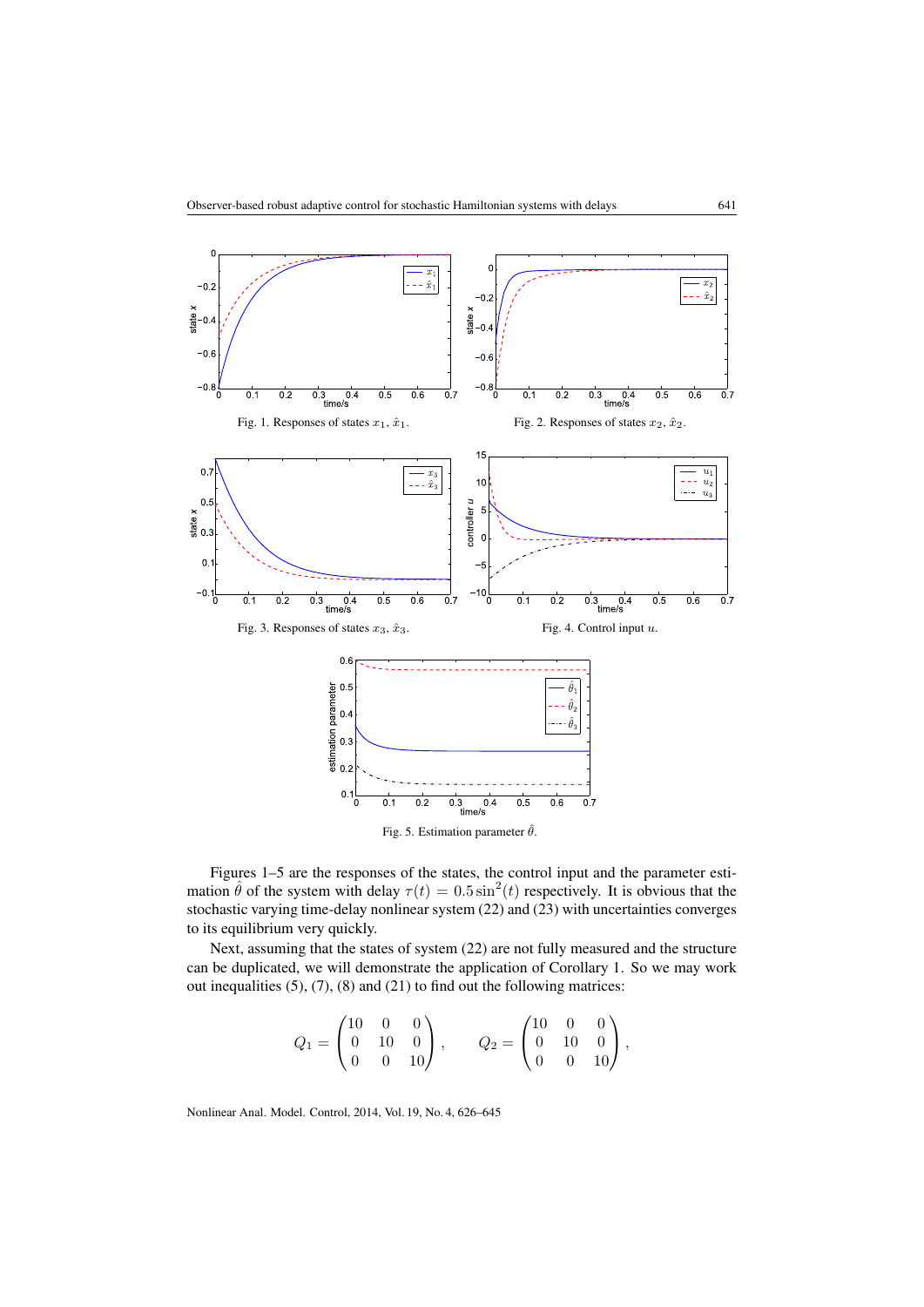$$
Q_3 = \begin{pmatrix} 25 & 0 & 0 \\ 0 & 25 & 0 \\ 0 & 0 & 25 \end{pmatrix}, \qquad K(x) = \begin{pmatrix} 10 & 0 & 0 \\ 0 & 10(x_3^2(t) + 1) & 0 \\ 0 & 0 & 10 \end{pmatrix}.
$$

According to Corollary [1,](#page-12-1) system

<span id="page-16-0"></span>
$$
d\hat{x}_1 = \left[ -\hat{x}_1^2(t)\hat{x}_1(t-\tau(t)) + p(1+p)\hat{x}_3(t-\tau(t)) + (1+p)\hat{x}_3(t)\hat{x}_3(t-\tau(t)) \right. \n+ x_3(t-\tau(t))\hat{\theta}_1 + x_3(t)x_3(t-\tau(t))\hat{\theta}_2 + 10x_1(t) - 10\hat{x}_1(t) + u_1 \right] dt,\nd\hat{x}_2 = \left[ -\hat{x}_2(t) - \frac{1}{2}\sin 2\hat{x}_2(t) + p(1+p)\hat{x}_3(t-\tau(t)) \right. \n+ \frac{\hat{x}_3^2(t) + 1}{x_3^2(t) + 1}x_3(t-\tau(t))\hat{\theta}_1 + (\hat{x}_3^2(t) + 1)u_2 \n- 10(x_3^2(t) + 1)(\hat{x}_3^2(t) + 1)(\hat{x}_2(t) + \frac{1}{2}\sin 2\hat{x}_2(t)) \n+ 10(x_3^2(t) + 1)^2 \left( x_2(t) + \frac{1}{2}\sin 2x_2(t) \right) \right] dt + \hat{x}_2(t) dw(t),\nd\hat{x}_3 = \left[ -(\hat{x}_3(t) + p)\hat{x}_1(t-\tau(t)) - p\hat{x}_2(t) - \frac{p}{2}\sin 2\hat{x}_2(t) \n- p^2(1+p)\hat{x}_3(t-\tau(t)) + x_3(t-\tau(t))\hat{\theta}_3 \n+ 10x_3(t) - 10\hat{x}_3(t) + u_3 \right] dt
$$

is a globally asymptotically observer of systems [\(22\)](#page-13-0) under the feedback adaptive control law

$$
u = \begin{pmatrix} -x_3(t - \tau(t))\hat{\theta}_1 - x_3(t)x_3(t - \tau(t))\hat{\theta}_2 + 1.75\hat{x}_1(t) \\ -\frac{x_3(t - \tau(t))}{x_3^2(t) + 1}\hat{\theta}_1 - 10(\hat{x}_3^2(t) + 1)[\hat{x}_2(t) + \frac{1}{2}\sin 2\hat{x}_2(t)] \\ x_3(t - \tau(t))\hat{\theta}_3 - 11.75x_3(t) + 1.75\hat{x}_3(t) \end{pmatrix}
$$

$$
- \begin{pmatrix} 11.75\frac{1}{(x_3^2(t) + 1)}[x_2(t) + \frac{1}{2}\sin 2x_2(t)] \\ 0 \end{pmatrix}
$$

$$
+ \begin{pmatrix} 0 \\ 11.75\frac{(\hat{x}_3^2(t) + 1)}{(x_3^2(t) + 1)^2}[\hat{x}_2(t) + \frac{1}{2}\sin 2\hat{x}_2(t)] \\ 0 \end{pmatrix},
$$

$$
\dot{\theta} = \begin{pmatrix} 2x_3(t - \tau(t))x_1(t) + 2x_3(t - \tau(t))[x_2(t) + \frac{1}{2}\sin 2x_2(t)] \\ 2x_3(t)x_3(t - \tau(t))x_1(t) \\ -2x_3(t)x_3(t - \tau(t)) \end{pmatrix}.
$$

To illustrate conclusion, we take the same initial conditions as mentioned above. Figures  $6-10$  are the responses of the states, the control input u and the parameter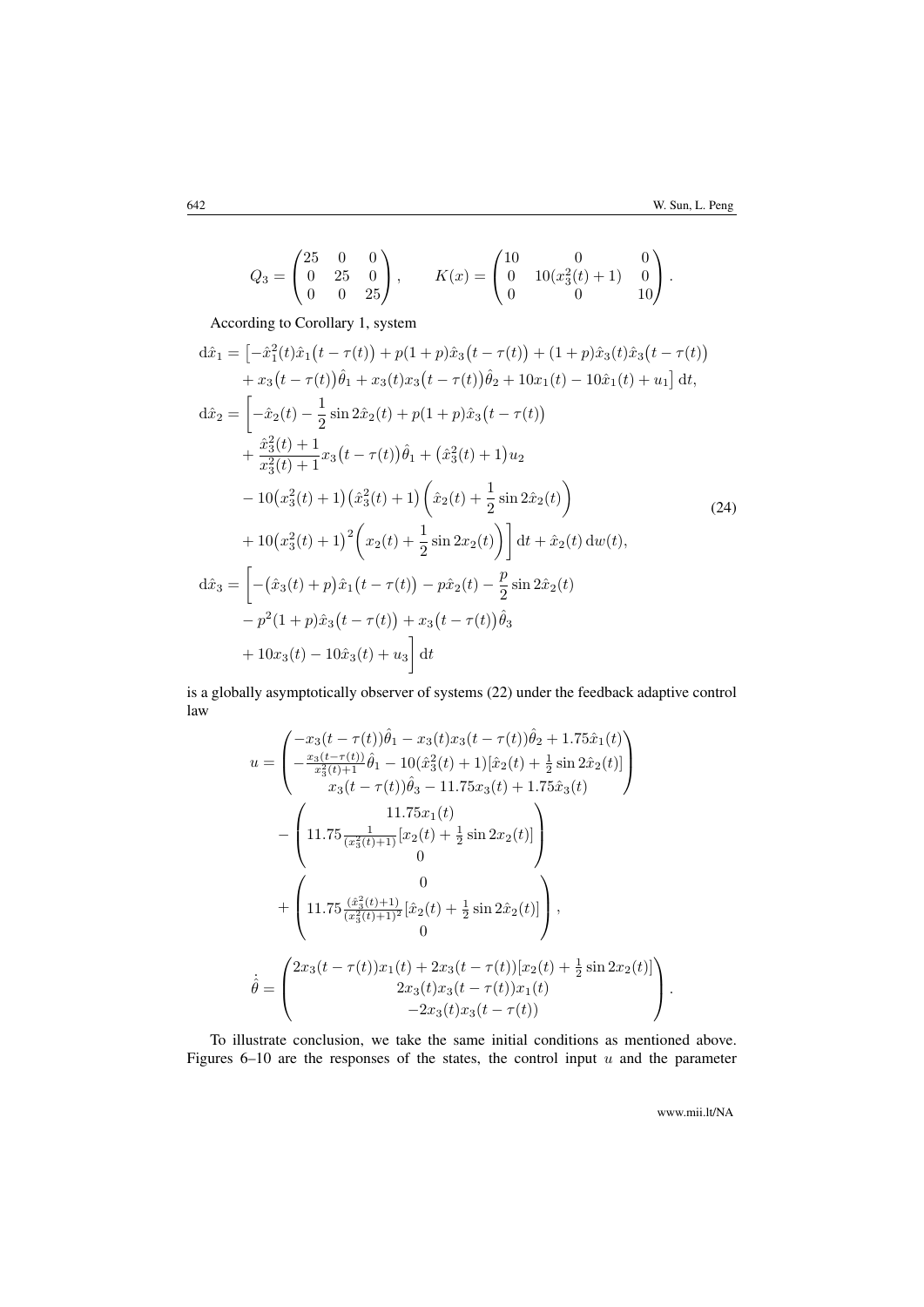<span id="page-17-1"></span>

estimation  $\hat{\theta}$  of the system with delay  $\tau(t) = 0.5 \sin^2(t)$ , respectively. It is obvious from Figs. [6–10](#page-17-1) that the stochastic varying time-delay nonlinear system [\(24\)](#page-16-0) with uncertainties converges to its equilibrium more quickly than system [\(23\)](#page-14-0).

## <span id="page-17-0"></span>5 Conclusion

In this paper, the observer-based robust adaptive control problem of a class of stochastic Hamiltonian systems with time-delay and parameter uncertainties has been investigated by using Young inequality and some properties of norm and trace. The designed controller ensures that the closed-loop error system is asymptotically stable in mean square. The results are achieved through well-chosen Lyapunov functional depending on the special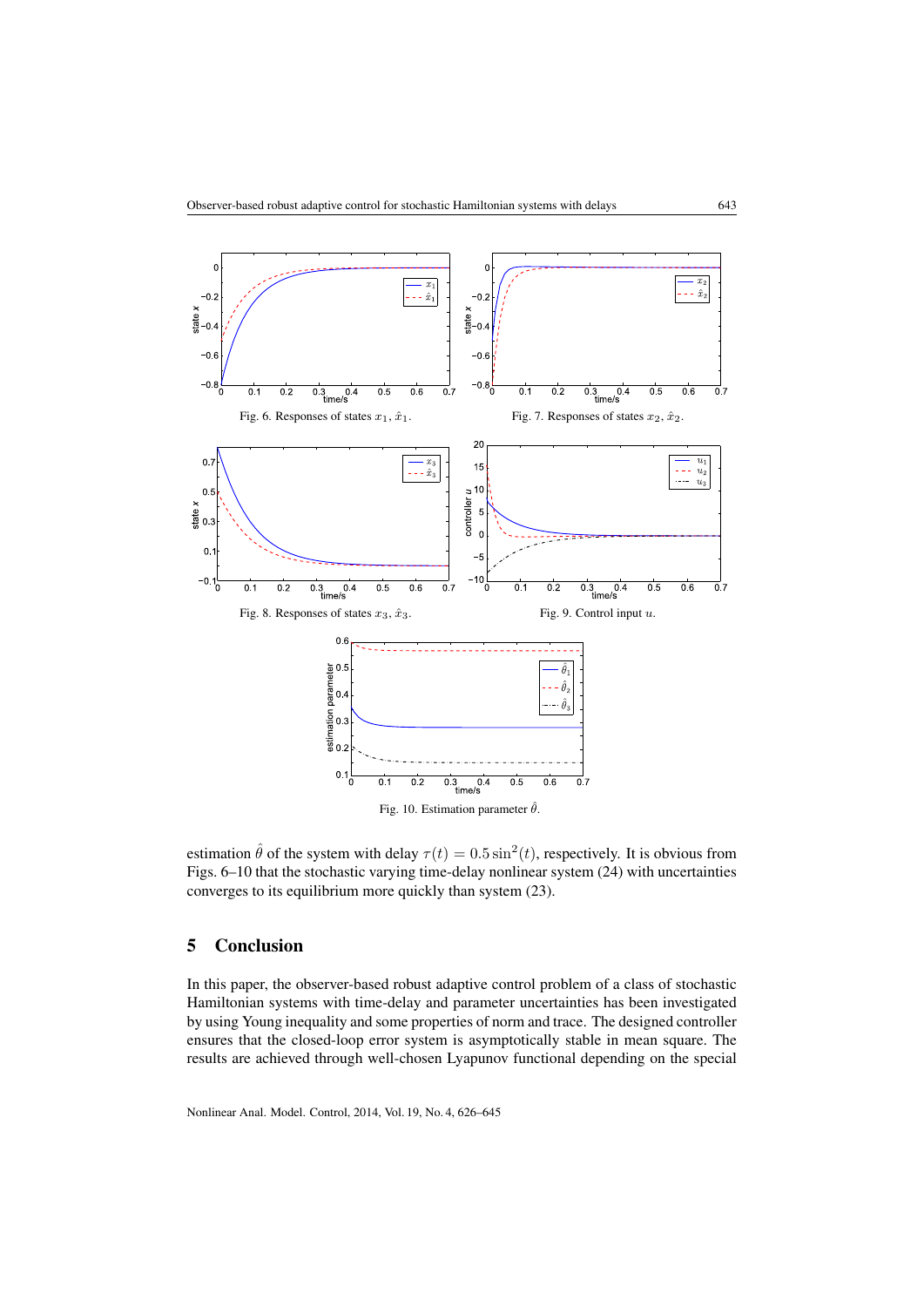structural properties of the Hamiltonian systems. Simulations show that the results acquired in this paper are practicable and validate in analyzing the observer-based robust adaptive control of some classes of stochastic time-delay nonlinear systems.

#### References

- <span id="page-18-0"></span>1. B.M. Maschke, A.J. vander Schaft, Port-controlled Hamiltonian systems: Modeling origins and system theoretic properties, in: M. Fliess (Ed.) *Proceedings of the Second IFAC symposium on Nonlinear control systems design (Bordeaux, France, June 24–26, 1992)*, Elsevier, 1993, pp. 282–288.
- <span id="page-18-1"></span>2. S. Gugercin, R.V. Polyuga, C. Beattie, A. vander Schaft, Structure-preserving tangential interpolation for model reduction of port Hamiltonian systems, *Automatica*, 48(9):1963–1974, 2012.
- 3. Q. Ling, X.L. Jin, Z.L. Huang, Stochastic stability of quasi-integrable Hamiltonian systems with time delay by using Lyapunov function method, *Sci. China, Technol. Sci.*, 53(3):703–712, 2010.
- <span id="page-18-2"></span>4. R. Ortega, A.J. vander Schaft, B. Maschke, G. Escobar, Interconnection and damping assignment passitivity-based control of port-controlled Hamiltonian systems, *Automatica*, 38(4):585–596, 2002.
- <span id="page-18-3"></span>5. W.W. Sun, Stabilization analysis of time-delay Hamiltonian systems in the presence of saturation, *Appl. Math. Comput.*, 217(23):9625–9634, 2011.
- 6. W.W. Sun, Y.Z. Wang, G. Feng, Stability analysis for time-delay Hamiltonian systems, in: *Proceedings of the Ninth International Conference on Control, Automation, Robotics and Vision, (Singapore, December 5–8, 2006)*, IEEE, 2006, pp. 474-480.
- <span id="page-18-5"></span>7. W.W. Sun, Y.Z. Wang, R.M. Yang,  $L_2$  disturbance attenuation for a class of time delay Hamiltonian systems, *J. Syst. Sci. Complex.*, 24(4):672–682, 2011.
- <span id="page-18-4"></span>8. W.W. Sun, G.C. Pang, P. Wang, L.H. Peng, Robust adaptive control and  $L_2$  disturbance attenuation for uncertain Hamiltonian systems with time-delay, *Math. Probl. Eng.*, 2013, Article ID 183279, 10 pp., 2013.
- <span id="page-18-6"></span>9. R.M. Yang, Y.Z. Wang, Finite-time stability analysis and  $H_{\infty}$  control for a class of nonlinear time-delay Hamiltonian systems, *Automatica*, 49:390–491, 2012.
- <span id="page-18-7"></span>10. M.S. Alwan, X.Z. Liu, W.C. Xie, Design of robust reliable  $H_1$  control and input-to-state stabilization of uncertain stochastic systems with state delay, *Commun. Nonlinear Sci. Numer. Simul.*, 18:1047–1056, 2013.
- 11. W.S. Chen, J. Wu, L.C. Jiao, State-feedback stabilization for a class of stochastic time-delay nonlinear systems, *Int. J. Robust Nonlinear Control*, 22(17):1921–1937, 2012.
- 12. B. Michael, R. Alexandra, On delay-dependent stability for a class of nonlinear stochastic systems with multiple state delays, *Nonlinear Anal., Theory Methods Appl.*, 68:2147–2157, 2008.
- <span id="page-18-8"></span>13. Y.Y. Yin, P. Shi, F. Liu, Gain-scheduled robust fault detection on time-delay stochastic nonlinear systems, *IEEE Trans. Ind. Electron.*, 58(10):4908–4916, 2011.
- <span id="page-18-9"></span>14. S.J. Liu, S.S. Ge, J.F. Zhang, Adaptive output-feedback control for a class of uncertain stochastic nonlinear systems with time delays, *Int. J. Control*, 81(8):1210–1220, 2008.